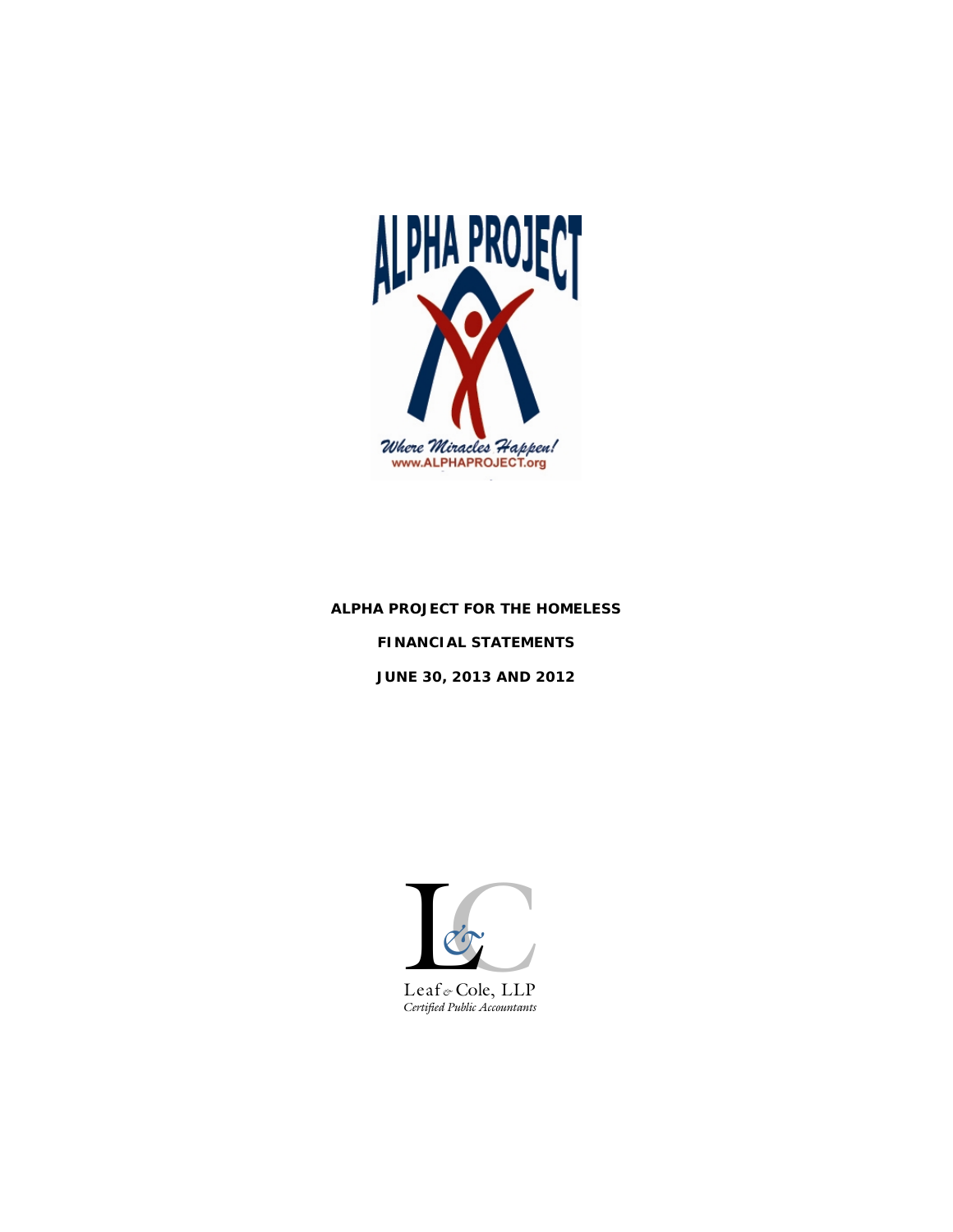## **TABLE OF CONTENTS**

|                                                                                                                                                                                                                                    | Page           |
|------------------------------------------------------------------------------------------------------------------------------------------------------------------------------------------------------------------------------------|----------------|
| <b>Independent Auditor's Report</b>                                                                                                                                                                                                | $1 - 2$        |
| <b>Statements of Financial Position</b>                                                                                                                                                                                            | 3              |
| <b>Statements of Activities</b>                                                                                                                                                                                                    | $\overline{4}$ |
| Statement of Functional Expenses - 2013                                                                                                                                                                                            | 5              |
| <b>Statement of Functional Expenses - 2012</b>                                                                                                                                                                                     |                |
| <b>Statements of Cash Flows</b>                                                                                                                                                                                                    | 6              |
| <b>Notes to Financial Statements</b>                                                                                                                                                                                               | $7 - 22$       |
| Schedule of Expenditures of Federal Awards                                                                                                                                                                                         | 23             |
| Independent Auditor's Report on Internal Control Over Financial<br>Reporting and on Compliance and Other Matters Based on an Audit<br>of Financial Statements Performed in Accordance With Government<br><b>Auditing Standards</b> | $24 - 25$      |
| Independent Auditor's Report on Compliance With Requirements for<br>Each Major Program and on Internal Control Over Compliance<br>in Accordance With OMB Circular A-133                                                            | $26 - 27$      |
| Schedule of Findings and Questioned Costs                                                                                                                                                                                          | 28             |
| Summary Schedule of Prior Audit Findings                                                                                                                                                                                           | 29             |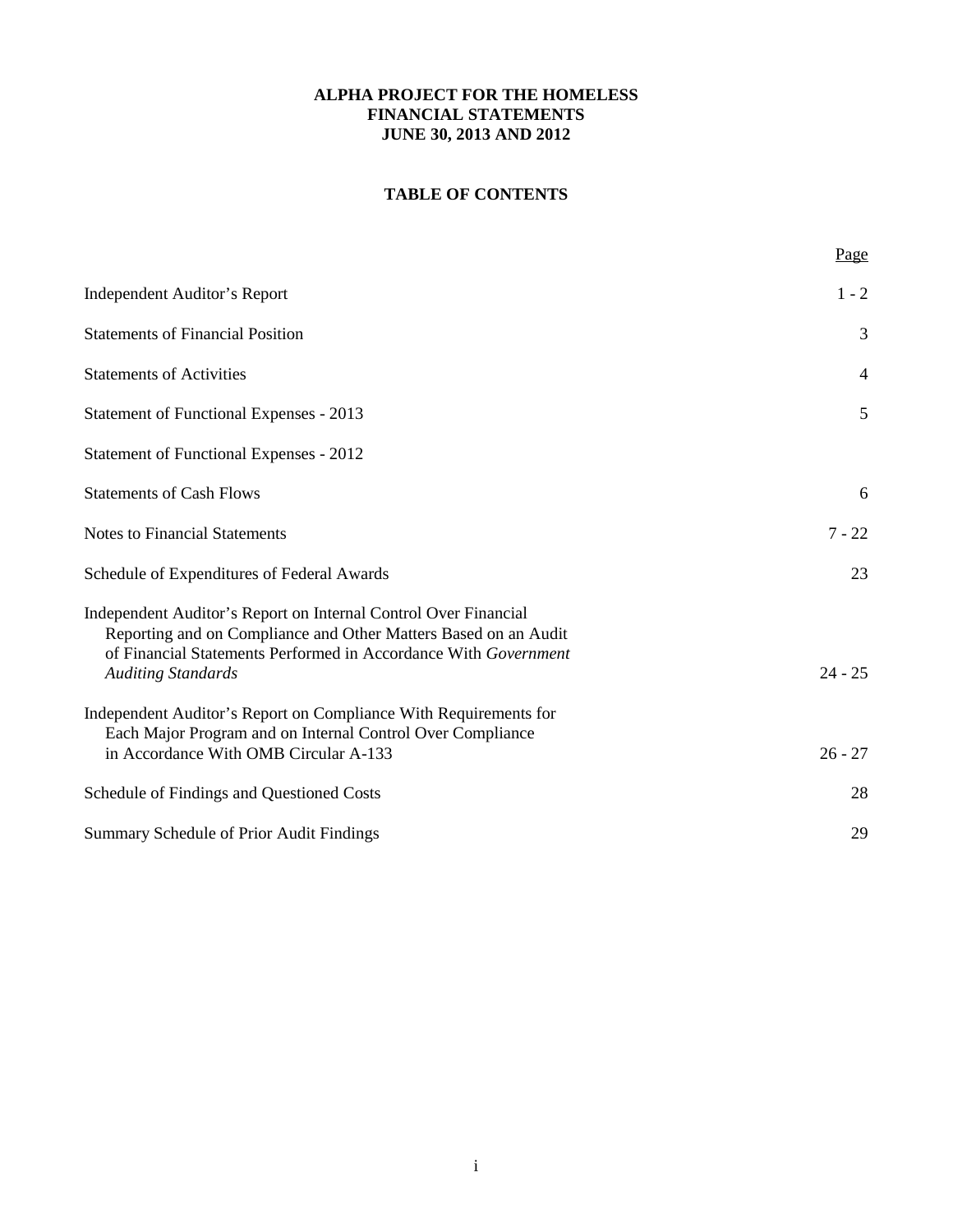

*Certified Public Accountants A Partnership of Professional Corporations* Steven W. Northcote, C.P.A. Michael S. Schreibman, C.P.A. Michael J. Zizzi, C.P.A. Julie A. Firl, C.P.A. Nicholas M. Gines, C.P.A.

**Members** *American Institute of Certified Public Accountants California Society of Certified Public Accountants*

## **Independent Auditor's Report**

To the Board of Directors Alpha Project for the Homeless San Diego, California 92103

## **Report on the Financial Statements**

We have audited the accompanying financial statements of Alpha Project for the Homeless, which comprise the statements of financial position as of June 30, 2013 and 2012, and the related statements of activities, functional expenses and cash flows for the years then ended, and the related notes to the financial statements.

#### *Management's Responsibility for the Financial Statements*

Management is responsible for the preparation and fair presentation of these financial statements in accordance with accounting principles generally accepted in the United States of America; this includes the design, implementation, and maintenance of internal control relevant to the preparation and fair presentation of financial statements that are free from material misstatement, whether due to fraud or error.

## *Auditor's Responsibility*

Our responsibility is to express an opinion on these financial statements based on our audits. We conducted our audits in accordance with auditing standards generally accepted in the United States of America and the standards applicable to financial audits contained in *Government Auditing Standards*, issued by the Comptroller General of the United States. Those standards require that we plan and perform the audit to obtain reasonable assurance about whether the financial statements are free from material misstatement.

An audit involves performing procedures to obtain audit evidence about the amounts and disclosures in the financial statements. The procedures selected depend on the auditor's judgment, including the assessment of the risks of material misstatement of the financial statements, whether due to fraud or error. In making those risk assessments, the auditor considers internal control relevant to the entity's preparation and fair presentation of the financial statements in order to design audit procedures that are appropriate in the circumstances, but not for the purpose of expressing an opinion on the effectiveness of the entity's internal control. Accordingly, we express no such opinion. An audit also includes evaluating the appropriateness of accounting policies used and the reasonableness of significant accounting estimates made by management, as well as evaluating the overall presentation of the financial statements.

We believe that the audit evidence we have obtained is sufficient and appropriate to provide a basis for our audit opinion.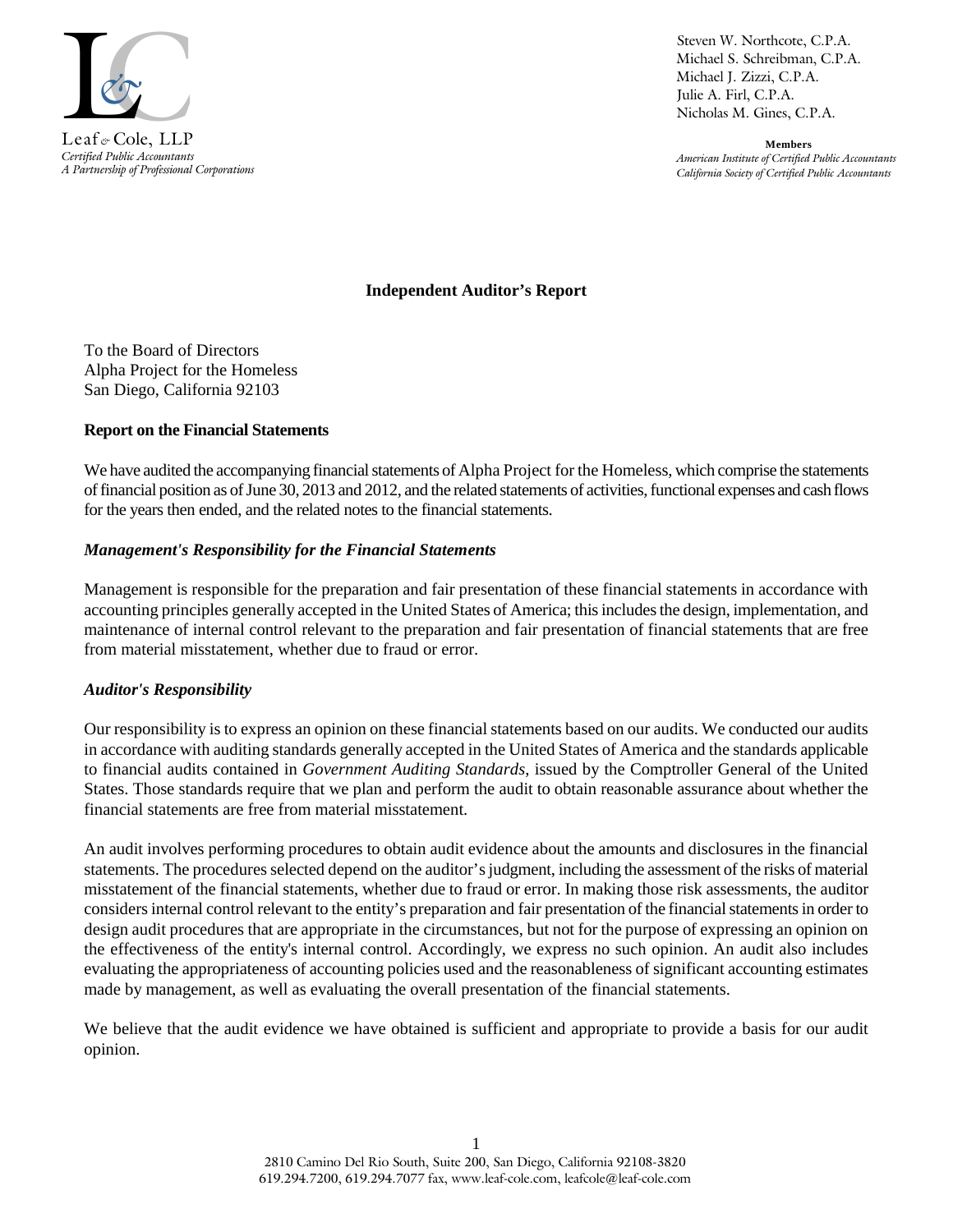## *Opinion*

In our opinion, the financial statements referred to above present fairly, in all material respects, the financial position of Alpha Project for the Homeless as of June 30, 2013 and 2012, and the changes in its net assets and its cash flows for the years then ended in accordance with accounting principles generally accepted in the United States of America.

## **Report on Supplementary Information**

Our audits were conducted for the purpose of forming an opinion on the financial statements as a whole. The accompanying schedule of expenditures of federal awards is presented for purposes of additional analysis as required by U.S. Office of Management and Budget Circular A-133, *Audits of States, Local Governments, and Non-Profit Organization,* and is not a required part of the financial statements*.* Such information is the responsibility of management and was derived from and relates directly to the underlying accounting and other records used to prepare the financial statements. The information has been subjected to the auditing procedures applied in the audit of the financial statements and certain additional procedures, including comparing and reconciling such information directly to the underlying accounting and other records used to prepare the financial statements or to the financial statements themselves, and other additional procedures in accordance with auditing standards generally accepted in the United States of America. In our opinion, the information is fairly stated, in all material respects, in relation to the financial statements as a whole.

# **Other Reporting Required by** *Government Auditing Standards*

In accordance with *Government Auditing Standards*, we have also issued our report dated \_\_\_\_\_\_\_\_\_\_, 2013, on our consideration of Alpha Project for the Homeless' internal control over financial reporting and on our tests of its compliance with certain provisions of laws, regulations, contracts, and grant agreements and other matters. The purpose of that report is to describe the scope of our testing of internal control over financial reporting and compliance and the results of that testing, and not to provide an opinion on internal control over financial reporting or on compliance. That report is an integral part of an audit performed in accordance with *Government Auditing Standards* in considering Alpha Project for the Homeless' internal control over financial reporting and compliance.

 $L$ eaf $C$ ole $L L$  $\rho$ 

San Diego, California October 8, 2013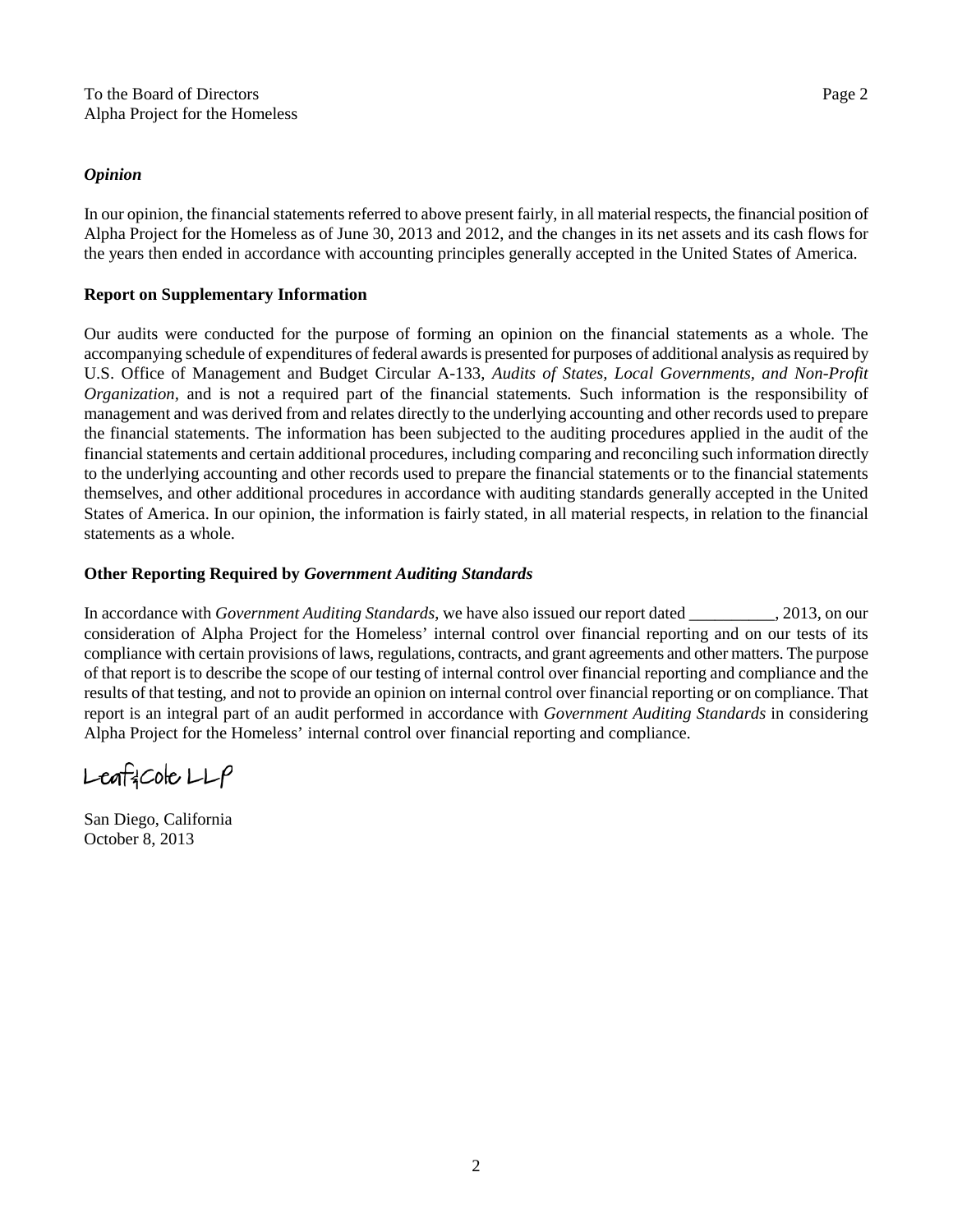## **ALPHA PROJECT FOR THE HOMELESS STATEMENTS OF FINANCIAL POSITION JUNE 30, 2013 AND 2012**

| <b>ASSETS</b>                                      |                 |                 |
|----------------------------------------------------|-----------------|-----------------|
|                                                    | 2013            | 2012            |
| <b>Current Assets:</b> (Notes 1, 2, 3 and 4)       |                 |                 |
| Cash and cash equivalents                          | \$<br>1,541,809 | \$<br>1,817,804 |
| Investments                                        | 209,183         | 183,641         |
| Grants and contracts receivable                    | 948,438         | 458,729         |
| Prepaid expenses                                   | 17,020          | 43,178          |
| <b>Total Current Assets</b>                        | 2,716,450       | 2,503,352       |
| <b>Noncurrent Assets:</b> (Notes 1, 2, 5, 6 and 8) |                 |                 |
| Property and equipment, net                        | 1,809,147       | 1,832,283       |
| Loan fees, net                                     | 1,366           | 3,828           |
| Deposits                                           | 1,189           | 1,189           |
| Beneficial interest in San Diego Foundation        | 50,895          | 48,316          |
| <b>Total Noncurrent Assets</b>                     | 1,862,597       | 1,885,616       |
| <b>TOTAL ASSETS</b>                                | \$<br>4,579,047 | \$<br>4,388,968 |
| <b>LIABILITIES AND NET ASSETS</b>                  |                 |                 |
| <b>Current Liabilities:</b> (Notes 1 and 7)        |                 |                 |
| Accounts payable                                   | \$<br>81,605    | \$<br>60,344    |
| Accrued expenses                                   | 251,836         | 196,934         |
| Line-of-credit payable                             | 40,059          |                 |
| Client trust                                       | 30,543          | 6,678           |
| Current portion of notes payable                   | 99,024          | 133,402         |
| <b>Total Current Liabilities</b>                   | 503,067         | 397,358         |
| <b>Noncurrent Liabilities:</b> (Note 8)            |                 |                 |
| Notes payable, less current portion                | 1,017,351       | 1,087,889       |
| Interest payable                                   | 55,938          | 52,188          |
| <b>Total Noncurrent Liabilities</b>                | 1,073,289       | 1,140,077       |
| <b>Total Liabilities</b>                           | 1,576,356       | 1,537,435       |
| <b>Commitments</b> (Note 10)                       |                 |                 |
| <b>Net Assets:</b> (Notes 1 and 9)                 |                 |                 |
| Unrestricted                                       | 2,952,691       | 2,801,533       |
| Permanently restricted                             | 50,000          | 50,000          |
| <b>Total Net Assets</b>                            | 3,002,691       | 2,851,533       |
| <b>TOTAL LIABILITIES AND NET ASSETS</b>            | \$<br>4,579,047 | \$<br>4,388,968 |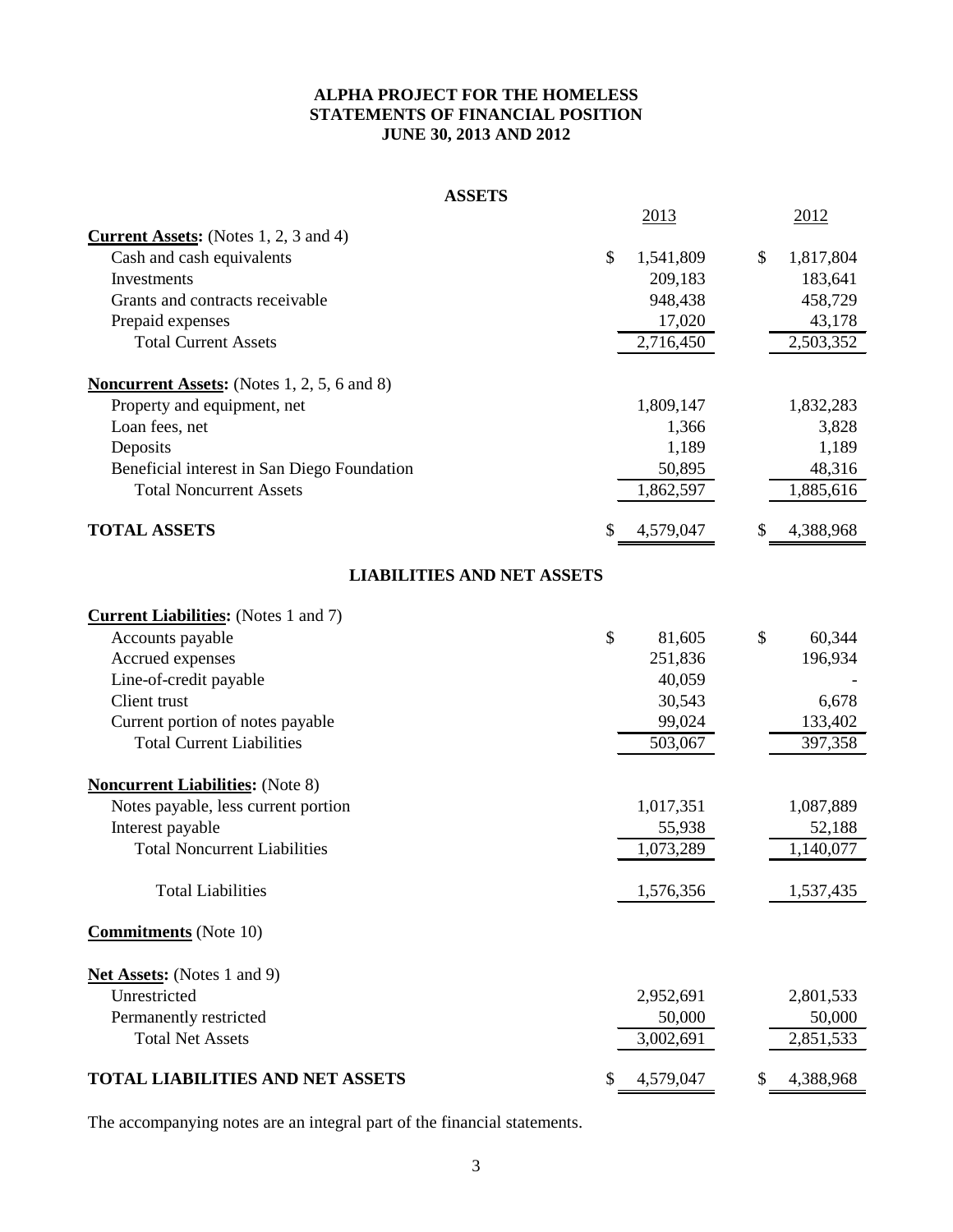# **ALPHA PROJECT FOR THE HOMELESS STATEMENTS OF ACTIVITIES FOR THE YEARS ENDED JUNE 30, 2013 AND 2012**

|                                    | 2013                       | 2012                      |
|------------------------------------|----------------------------|---------------------------|
| <b>Unrestricted Net Assets:</b>    |                            |                           |
| <b>Support and Revenues:</b>       |                            |                           |
| Grants and contracts               | $\mathsf{\$}$<br>3,903,814 | 3,172,181<br>$\mathbb{S}$ |
| Program revenues                   | 1,600,148                  | 1,523,992                 |
| Contributions                      | 620,680                    | 757,487                   |
| In-kind contributions              | 445,426                    | 547,715                   |
| Miscellaneous income               | 51,033                     | 30,139                    |
| Investment income (loss)           | 34,418                     | (6,635)                   |
| Developer fee                      | 1,374                      | 157,983                   |
| <b>Total Support and Revenues</b>  | 6,656,893                  | $\overline{6}$ , 182, 862 |
| <b>Expenses:</b>                   |                            |                           |
| <b>Program Services:</b>           |                            |                           |
| Rehabilitation program services    | 2,588,027                  | 2,676,958                 |
| Winter Shelter                     | 966,090                    | 662,976                   |
| Special projects                   | 729,035                    | 525,331                   |
| Neil Good Day Center               | 684,784                    | 680,798                   |
| <b>Connections Interim Housing</b> | 390,635                    |                           |
| Alpha House                        | 260,488                    | 193,562                   |
| Transportation services            | 249,990                    | 417,303                   |
| Outreach                           | 77,482                     | 200,890                   |
| <b>Take Back the Streets</b>       |                            | 398,514                   |
| <b>Total Program Services</b>      | $\overline{5,946,531}$     | 5,756,332                 |
| <b>Supporting Services:</b>        |                            |                           |
| Management and general             | 506,403                    | 543,934                   |
| Fundraising                        | 52,801                     | 141,111                   |
| <b>Total Supporting Services</b>   | 559,204                    | 685,045                   |
| <b>Total Expenses</b>              | 6,505,735                  | 6,441,377                 |
| Change in Unrestricted Net Assets  | 151,158                    | (258, 515)                |
| Net Assets at Beginning of Year    | 2,851,533                  | 3,110,048                 |
| <b>NET ASSETS AT END OF YEAR</b>   | \$<br>3,002,691            | \$<br>2,851,533           |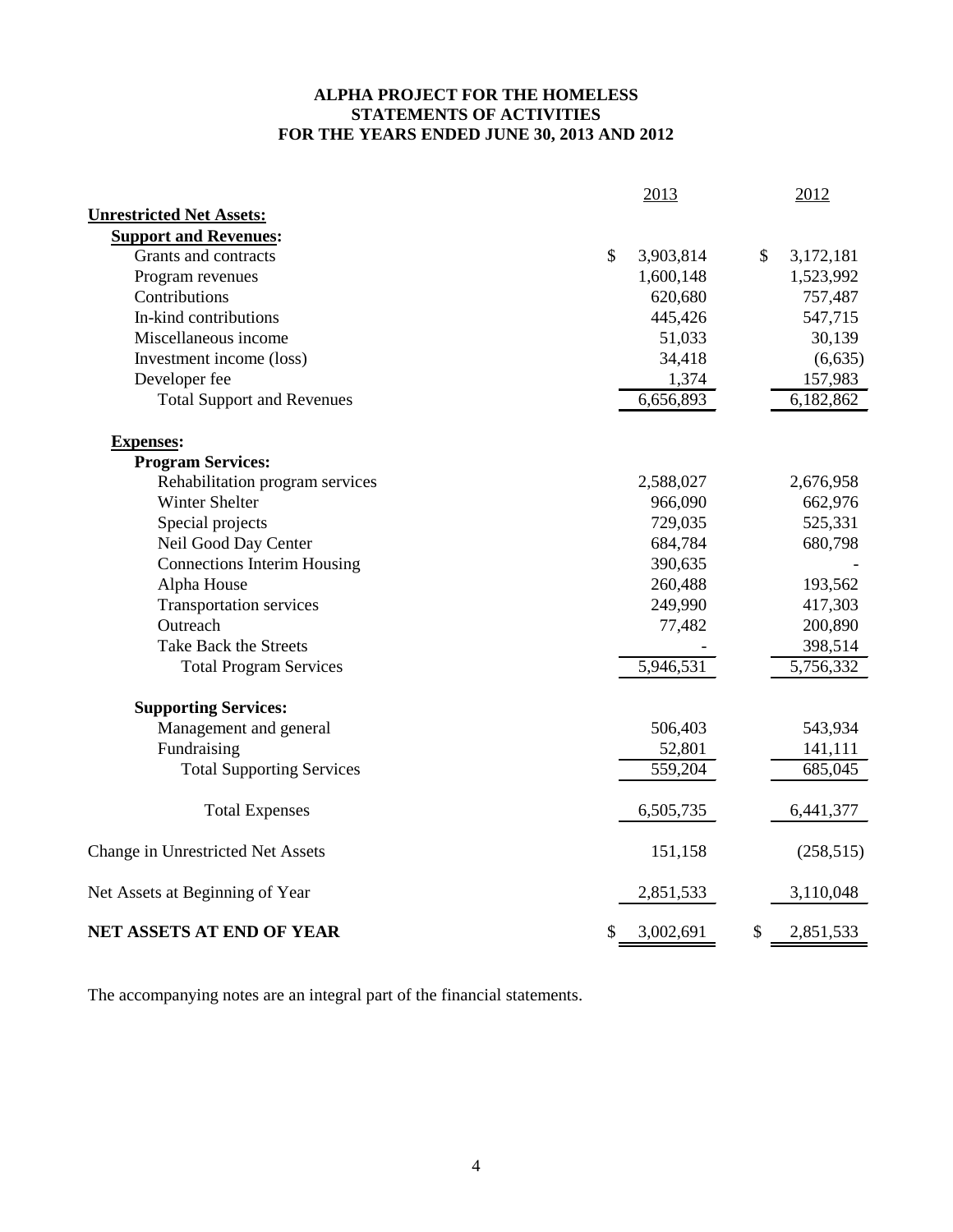## **ALPHA PROJECT FOR THE HOMELESS STATEMENT OF FUNCTIONAL EXPENSES FOR THE YEAR ENDED JUNE 30, 2013**

|                                            |                 |                |                          |               | Program Services         |                             |                |                          |                            |                         | <b>Supporting Services</b> |                 |
|--------------------------------------------|-----------------|----------------|--------------------------|---------------|--------------------------|-----------------------------|----------------|--------------------------|----------------------------|-------------------------|----------------------------|-----------------|
|                                            | Rehabilitation  |                |                          | Neil          |                          | Connections                 |                |                          |                            |                         |                            |                 |
|                                            | Program         | Transportation |                          | Good          | Winter                   | Interim                     | Special        |                          | <b>Total Program</b>       | Management              | Fund-                      | Total           |
|                                            | Services        | Services       | Alpha House              | Day Center    | Shelter                  | Housing                     | Projects       | Outreach                 | Services                   | and General             | Raising                    | Expenses        |
| <b>Salaries and Related Expenses:</b>      |                 |                |                          |               |                          |                             |                |                          |                            |                         |                            |                 |
| Salaries and wages                         | $$1,021,255$ \$ | 167,424        | 18,589<br>- \$           | 382,873<br>\$ | 447,959<br>$\mathbb{S}$  | 236,138<br>-\$              | 450,814<br>\$  | <sup>\$</sup><br>13,898  | 2,738,950<br>\$            | 123,027<br>-\$          | $\mathcal{S}$<br>6,278     | 2,868,255<br>\$ |
| Payroll taxes and fringe benefits          | 316,879         | 42,570         | 3,890                    | 70,865        | 86,654                   | 42,549                      | 108,263        | 2,634                    | 674,304                    | 50,958                  | 1,432                      | 726,694         |
| <b>Total Salaries and Related Expenses</b> | 1,338,134       | 209,994        | 22,479                   | 453,738       | 534,613                  | 278,687                     | 559,077        | 16,532                   | 3,413,254                  | 173,985                 | 7,710                      | 3,594,949       |
| <b>Nonsalary Related Expenses:</b>         |                 |                |                          |               |                          |                             |                |                          |                            |                         |                            |                 |
| Advertising and marketing                  | 158             | ÷,             |                          |               |                          | 798                         | 706            | ä,                       | 1,662                      | 42.344                  | 10,586                     | 54,592          |
| Auto and truck                             | 18,719          | 2,150          |                          |               | $\sim$                   | 284                         | 18,114         | 216                      | 39,483                     | 7,501                   | ÷,                         | 46,984          |
| <b>Bank</b> fees                           | 104             |                |                          |               | 20                       | $\overline{\phantom{a}}$    | 3              | 3                        | 130                        | 3,870                   |                            | 4,000           |
| Bus tokens                                 | 398             |                |                          |               |                          | $\overline{\phantom{a}}$    |                | $\overline{\phantom{a}}$ | 398                        |                         | ÷,                         | 398             |
| <b>Client Assist</b>                       | 3.944           |                |                          | 3.442         | 688                      |                             |                | 50                       | 8,124                      | 75                      |                            | 8,199           |
| Contracted services                        | 53,373          |                | $\overline{\phantom{a}}$ |               |                          |                             |                | $\overline{\phantom{a}}$ | 53,373                     |                         | ٠                          | 53,373          |
| Cost of newspapers                         | 43,063          |                |                          |               |                          |                             |                | ä,                       | 43,063                     |                         |                            | 43,063          |
| Depreciation and amortization              | 80,462          | 21,686         | 13,813                   | 1,850         |                          |                             | 38,107         | 8,662                    | 164,580                    | 29,506                  | ÷,                         | 194,086         |
| Drug testing                               | 10,350          | ä,             | $\overline{\phantom{a}}$ |               |                          | $\sim$                      |                | $\sim$                   | 10,350                     |                         |                            | 10,350          |
| Dues and subscriptions                     | 4,081           |                | $\overline{\phantom{a}}$ | 763           | 691                      | 713                         | 338            | ÷.                       | 6,586                      | 3,051                   | $\overline{\phantom{a}}$   | 9,637           |
| Equipment rental                           | 31,414          |                | $\sim$                   | 3,806         | 161,614                  | 247                         | 5,441          | 3,252                    | 205,774                    | 22,902                  |                            | 228,676         |
| Food                                       | 228,616         | ä,             | 82,407                   | 540           | 158,968                  | 43,322                      | 134            | 39                       | 514,026                    |                         | ä,                         | 514,026         |
| Fundraising                                |                 |                |                          |               |                          |                             |                | $\sim$                   |                            |                         | 34,151                     | 34,151          |
| Gasoline                                   | 114,081         | 4,869          |                          | 3,775         | 1,070                    | 4,032                       |                | 41,935                   | 169,762                    | 19,023                  | ä,                         | 188,785         |
| In-kind expenses                           | 197,032         | ÷,             | 119,801                  | 63,990        | 42,414                   | $\sim$                      |                | $\sim$                   | 423,237                    | 22,191                  |                            | 445,428         |
| Insurance                                  | 47,146          | 5,524          | 4,166                    | 1,416         | 1,344                    | $\overline{\phantom{a}}$    | 14,890         | 2,469                    | 76,955                     | 13,967                  | ÷,                         | 90,922          |
| Interest                                   | 14,861          | 353            | $\sim$                   |               |                          | $\mathcal{L}_{\mathcal{A}}$ | 24,226         | $\sim$                   | 39,440                     | 2,846                   |                            | 42,286          |
| Licenses and fees                          | 30,054          | 1,081          | 499                      | 607           | ÷,                       | 277                         | 4,122          | $\sim$                   | 36,640                     | 3,412                   | ä,                         | 40,052          |
| Medical expense                            | 5,000           | $\sim$         | $\overline{\phantom{a}}$ | 30            | 96                       | 275                         | 315            | $\sim$                   | 5,716                      | 31,714                  |                            | 37,430          |
| Meetings                                   | 1,233           | ٠.             | $\sim$                   |               | 727                      | 321                         |                | 79                       | 2,360                      | 24,273                  | $\sim$                     | 26,633          |
| Miscellaneous                              | 1,960           | 300            | 1,371                    | 1,108         | 998                      | 492                         | 1,026          | $\overline{\phantom{a}}$ | 7,255                      | 6,154                   |                            | 13,409          |
| Office expense                             | 14,415          | $\sim$         | 23                       | 6,807         | 3,294                    | 6,323                       | 1,200          | 19                       | 32,081                     | 923                     | $\sim$                     | 33,004          |
| Parking                                    | 3,065           |                | $\sim$                   | 324           | 50                       | 8,676                       | 728            | 832                      | 13,675                     | 1,401                   |                            | 15,076          |
| Postage                                    | 1,388           |                | $\overline{\phantom{a}}$ | 162           |                          | 56                          | 360            | $\sim$                   | 1,966                      | 3,724                   | ä,                         | 5,690           |
| Professional fees                          | 13,190          |                | $\sim$                   | 11,266        | 5,579                    | 197                         | 3,796          | ä,                       | 34,028                     | 44,827                  |                            | 78,855          |
| Property taxes                             | 46,120          |                | $\overline{\phantom{a}}$ |               |                          | J.                          | 982            | ä,                       | 47,102                     |                         | ä,                         | 47,102          |
| Rent                                       | 15,811          |                | $\overline{\phantom{a}}$ | 1,450         | 3,600                    | 481                         | 3,251          | $\overline{\phantom{a}}$ | 24,593                     | 3,523                   |                            | 28,116          |
| Repairs and maintenance                    | 10,899          | $\overline{a}$ | 676                      | 9,427         | 8,890                    | J.                          | 5,034          | $\sim$                   | 34,926                     | 3,176                   | $\sim$                     | 38,102          |
| Stipends                                   | 75,955          | ä,             |                          | 725           |                          | 200                         |                | $\sim$                   | 76,880                     | 51                      |                            | 76,931          |
| Supplies                                   | 34,616          | 11             | 4,936                    | 43,380        | 32,898                   | 43,047                      | 20,684         | 277                      | 179,849                    | 27,445                  | $\sim$                     | 207,294         |
| Supplies - Books                           | 5,031           | ä,             | ٠.                       |               |                          |                             |                | ÷,                       | 5,031                      |                         | ÷.                         | 5,031           |
| Technology                                 | 15,008          | $\sim$         | $\overline{\phantom{a}}$ | 4,055         | 1,207                    | 448                         | 4,103          | ÷.                       | 24,821                     | 1,156                   | $\sim$                     | 25,977          |
| Telephone                                  | 40,137          | 4,022          | $\overline{\phantom{a}}$ | 7,292         | 1,808                    | 1,236                       | 8,466          | 1,912                    | 64,873                     | 6,718                   | 354                        | 71,945          |
| Training                                   | 2,043           |                | $\overline{\phantom{a}}$ | 67            |                          | 174                         | 174            | 445                      | 2,903                      | 1,536                   | ä,                         | 4,439           |
| Trash                                      | 15,825          |                | $\overline{\phantom{a}}$ | 12,824        | 4,051                    |                             |                | $\sim$                   | 32,700                     |                         |                            | 32,700          |
| Travel                                     | 741             |                | $\overline{\phantom{a}}$ | 426           |                          | 93                          | 3,971          | 100                      | 5,331                      | 4,984                   | ÷.                         | 10,315          |
| Uniforms                                   | 8,726           |                | 164                      | 850           | 820                      | $\sim$                      | 5,923          | 660                      | 17,143                     | 30                      |                            | 17,173          |
| <b>Utilities</b>                           | 60,874          |                | 4,456                    | 50,664        | 650                      | 256                         | 3,864          | ٠                        | 120,764                    | 95                      | ÷.                         | 120,859         |
| Vending machine                            |                 |                | 5,697                    |               |                          |                             |                |                          | 5,697                      |                         |                            | 5,697           |
|                                            |                 |                |                          |               |                          |                             |                |                          |                            |                         |                            |                 |
| <b>TOTAL EXPENSES</b>                      | 2,588,027       | 249,990<br>\$  | s.<br>260,488            | 684,784<br>s. | 966,090<br><sup>\$</sup> | 390,635<br>\$               | 729,035<br>\$. | 77,482<br><sup>\$</sup>  | <sup>\$</sup><br>5,946,531 | 506,403<br>$\mathbb{S}$ | 52,801<br>-\$              | 6,505,735<br>\$ |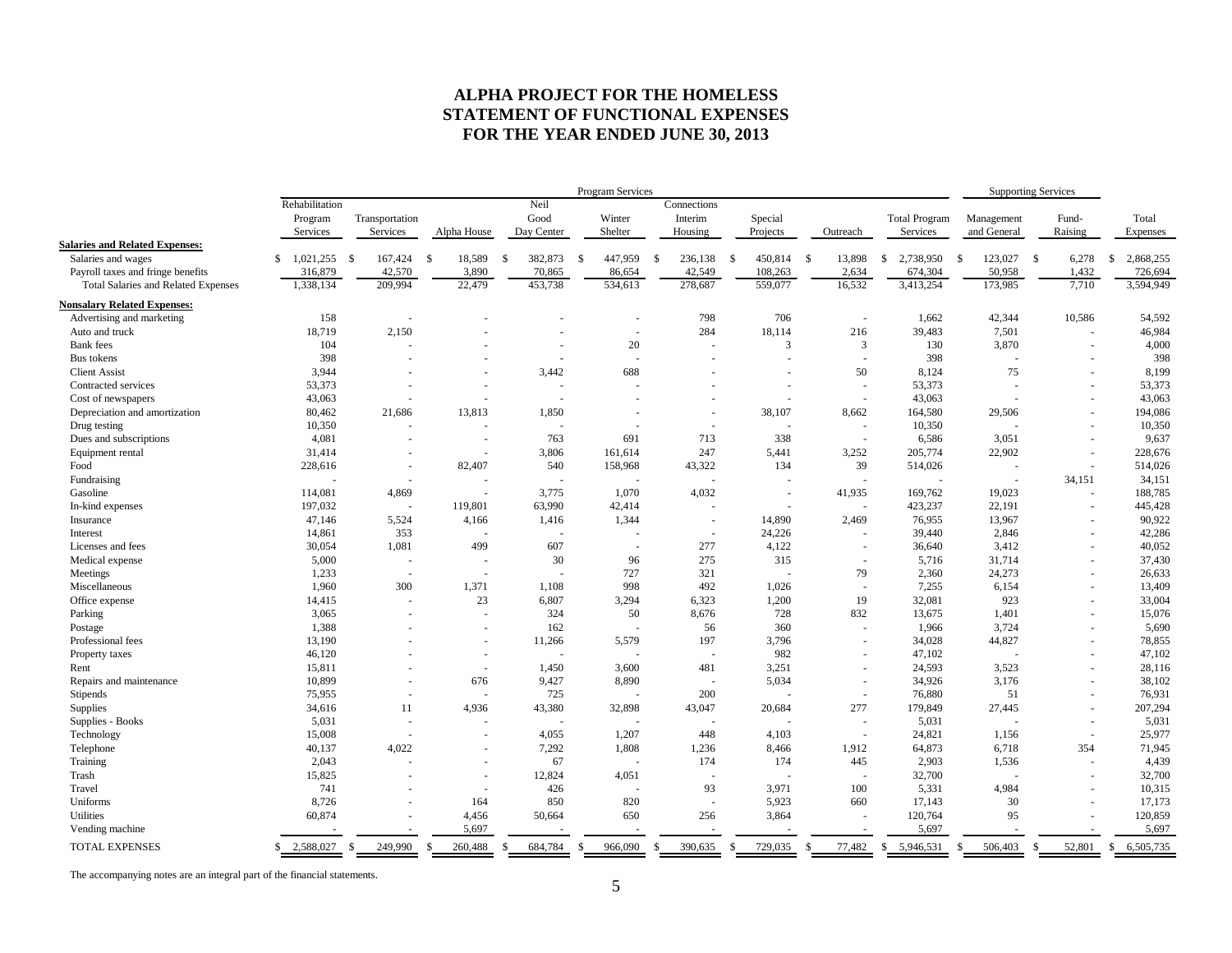## **ALPHA PROJECT FOR THE HOMELESS STATEMENT OF FUNCTIONAL EXPENSES FOR THE YEAR ENDED JUNE 30, 2012**

|                                            |                        |                          |                            |                          | Program Services         |                          |                     |                |                                  |                           | <b>Supporting Services</b> |                            |
|--------------------------------------------|------------------------|--------------------------|----------------------------|--------------------------|--------------------------|--------------------------|---------------------|----------------|----------------------------------|---------------------------|----------------------------|----------------------------|
|                                            | Rehabilitation         |                          |                            |                          | Neil                     |                          |                     |                |                                  |                           |                            |                            |
|                                            | Program<br>Services    | Take Back<br>the Streets | Transportation<br>Services | Alpha House              | Good<br>Day Center       | Winter<br>Shelter        | Special<br>Projects | Outreach       | <b>Total Program</b><br>Services | Management<br>and General | Fund-<br>Raising           | Total<br>Expenses          |
| <b>Salaries and Related Expenses:</b>      |                        |                          |                            |                          |                          |                          |                     |                |                                  |                           |                            |                            |
| Salaries and wages                         | $1,043,263$ \$<br>\$.  | 276,652                  | 282,971<br>- \$            | $\mathcal{S}$<br>12,146  | 369,329<br>$\mathbb{S}$  | $\mathbb{S}$<br>324,414  | 310,354<br>-S       | 71,967<br>- \$ | 2,691,096<br>\$                  | 211,153<br>-S             | \$<br>5,643                | 2,907,892<br>\$            |
| Payroll taxes and fringe benefits          | 359,255                | 56,121                   | 59,610                     | 2,600                    | 69,921                   | 65,744                   | 70,455              | 19,541         | 703,247                          | 40,801                    | 1,426                      | 745,474                    |
| <b>Total Salaries and Related Expenses</b> | 1,402,518              | 332,773                  | 342,581                    | 14,746                   | 439,250                  | 390,158                  | 380,809             | 91,508         | 3,394,343                        | 251,954                   | 7,069                      | 3,653,366                  |
| <b>Nonsalary Related Expenses:</b>         |                        |                          |                            |                          |                          |                          |                     |                |                                  |                           |                            |                            |
| Advertising and marketing                  | 2,252                  | 682                      |                            |                          |                          |                          |                     |                | 2,934                            | 33,650                    | 8,413                      | 44,997                     |
| Auto and truck                             | 25,268                 | 4,315                    | 6,174                      |                          |                          | ÷.                       | 15,181              | 79             | 51,017                           | 12,190                    |                            | 63,207                     |
| <b>Bank</b> fees                           | 165                    |                          |                            |                          | $\overline{A}$           | 30                       | 33                  |                | 232                              | 4,634                     |                            | 4,866                      |
| Bus tokens                                 | 1,016                  | $\sim$                   |                            |                          | 2,885                    | $\overline{\phantom{a}}$ |                     |                | 3,901                            |                           |                            | 3,901                      |
| <b>Client Assist</b>                       | 4,791                  |                          |                            |                          | 461                      | 51                       |                     | 49,550         | 54,853                           | 6,074                     |                            | 60,927                     |
| Contracted services                        | 53,546                 |                          |                            |                          | $\sim$                   |                          | $\sim$              |                | 53,546                           |                           |                            | 53,546                     |
| Cost of newspapers                         | 34,864                 |                          |                            | ä,                       |                          |                          |                     |                | 34,864                           |                           |                            | 34,864                     |
| Depreciation and amortization              | 76,929                 | 5,739                    | 21,686                     | 13,813                   | 937                      |                          | 27,741              | 13,344         | 160,189                          | 23,138                    |                            | 183,327                    |
| Drug testing                               | 14,334                 |                          |                            |                          |                          |                          |                     | 381            | 14,715                           |                           |                            | 14,715                     |
| Dues and subscriptions                     | 5,447                  | 289                      |                            |                          | 959                      | 587                      | 670                 |                | 7,952                            | 2,555                     |                            | 10,507                     |
| Equipment rental                           | 25,923                 | 371                      |                            | ÷,                       | 2,754                    | 100,673                  | 3,603               | 2,322          | 135,646                          | 12,810                    |                            | 148,456                    |
| Food                                       | 187,551                |                          |                            | 58,149                   | 1,831                    | 95,574                   | 231                 | 39             | 343,375                          | 109                       |                            | 343,484                    |
| Fundraising                                |                        |                          |                            |                          |                          |                          |                     |                |                                  |                           | 124,028                    | 124,028                    |
| Gasoline                                   | 120,574                | 9,460                    | 22,867                     | $\sim$                   | 2,158                    | 2,225                    | $\sim$              | 34,214         | 191,498                          | 16,292                    |                            | 207,790                    |
| In-kind expenses                           | 316,109                |                          |                            | 85,684                   | 79,968                   | 33,758                   | ÷,                  |                | 515,519                          | 32,196                    |                            | 547,715                    |
| Insurance                                  | 38,617                 | 3,024                    | 13,879                     | 4,538                    | 1,974                    | 862                      | 8,779               | 518            | 72,191                           | 12,844                    |                            | 85,035                     |
| Interest                                   | 19,888                 |                          | 1,297                      | $\sim$                   |                          | $\overline{\phantom{a}}$ | 25,756              |                | 46,941                           | 1,756                     |                            | 48,697                     |
| Licenses and fees                          | 5,672                  | 447                      | 1,772                      | 628                      | 244                      | $\sim$                   | 3,570               | $\sim$         | 12,333                           | 5,081                     |                            | 17,414                     |
| Medical expense                            | 1,421                  | 48                       | 48                         | ÷,                       |                          | $\overline{\phantom{a}}$ | 299                 | $\sim$         | 1,816                            | 14,792                    |                            | 16,608                     |
| Meetings                                   | 1.068                  | ÷,                       | 88                         | ÷,                       | $\overline{\phantom{a}}$ | 470                      |                     | 39             | 1,665                            | 17,439                    |                            | 19,104                     |
| Miscellaneous                              | 4,393                  | 700                      | 350                        |                          | 1.009                    | 100                      | 600                 | 761            | 7,913                            | 11,754                    |                            | 19,667                     |
| Office expense                             | 14,418                 | 470                      | 22                         | 105                      | 11,157                   | 3,637                    | 699                 | 286            | 30,794                           | 3,840                     |                            | 34,634                     |
| Parking                                    | 2,722                  | 276                      | 3                          | $\overline{\phantom{a}}$ | 324                      | 100                      | 585                 | 910            | 4,920                            | 1,345                     |                            | 6,265                      |
| Postage                                    | 1,575                  | 157                      | $\sim$                     | $\sim$                   | 201                      | ÷.                       | 364                 | 33             | 2,330                            | 760                       |                            | 3,090                      |
| Professional fees                          | 10,032                 | 452                      | 3,362                      | $\overline{\phantom{a}}$ | 9,974                    | 3,677                    | 5,020               | 271            | 32,788                           | 36,969                    |                            | 69,757                     |
|                                            |                        |                          |                            |                          |                          |                          | 968                 |                |                                  |                           |                            |                            |
| Property taxes                             | 41,882                 | ÷,                       |                            | 31                       |                          | $\overline{\phantom{a}}$ |                     |                | 42,881                           |                           |                            | 42,881                     |
| Rent                                       | 16,096                 | 1,111                    |                            | $\bar{a}$                | 1,429                    | 2,900                    | 3,011               | 1,850          | 26,397                           | 2,796                     |                            | 29,193                     |
| Repairs and maintenance                    | 4,772                  | 163                      |                            | 1,220                    | 4,216                    | 5,261                    | 2,735               | ÷.             | 18,367                           | 494                       |                            | 18,861                     |
| Stipends                                   | 76,275                 |                          |                            | $\sim$                   | 1,400                    | 100                      | $\sim$              |                | 77,775                           |                           |                            | 77,775                     |
| Supplies                                   | 21,011                 | 20,533                   |                            | 3,340                    | 39,234                   | 18,602                   | 19,905              | 506            | 123,131                          | 11,688                    |                            | 134,819                    |
| Supplies - Books                           | 4,435                  |                          |                            |                          |                          |                          |                     |                | 4,435                            |                           |                            | 4,435                      |
| Technology                                 | 6,370                  | 704                      |                            | $\sim$                   | 2,544                    | $\sim$                   | 1,937               | ÷.             | 11,555                           | 1,549                     | $\sim$                     | 13,104                     |
| Telephone                                  | 40,708                 | 3,259                    | 3,174                      |                          | 7,179                    | 624                      | 7,078               | 3,007          | 65,029                           | 6,406                     | 1,601                      | 73,036                     |
| Training                                   | 1,091                  |                          |                            | $\sim$                   |                          | $\overline{\phantom{a}}$ |                     |                | 1,091                            | 2,894                     |                            | 3,985                      |
| Trash                                      | 15,825                 | 13,275                   |                            | 37                       | 11,486                   | 3,241                    | 6,746               |                | 50,610                           |                           |                            | 50,610                     |
| Travel                                     | 273                    |                          |                            | ÷,                       | 320                      |                          |                     |                | 593                              | 488                       |                            | 1,081                      |
| Uniforms                                   | 17,227                 | 10                       |                            | 254                      | 20                       | 80                       | 2,657               | 20             | 20,268                           | 15,345                    |                            | 35,613                     |
| <b>Utilities</b>                           | 59,900                 | 256                      |                            | 5,291                    | 56,880                   | 266                      | 6,354               | 1,252          | 130,199                          | 92                        |                            | 130,291                    |
| Vending machine                            |                        |                          |                            | 5,726                    |                          |                          |                     |                | 5,726                            |                           |                            | 5,726                      |
| <b>TOTAL EXPENSES</b>                      | 2,676,958<br>-\$<br>\$ | 398,514                  | 417,303<br>-S              | 193,562<br>S.            | 680,798<br>\$            | 662,976<br><sup>\$</sup> | 525,331<br>-S       | 200,890<br>-S  | \$<br>5,756,332                  | 543,934                   | \$<br>141,111              | 6,441,377<br><sup>\$</sup> |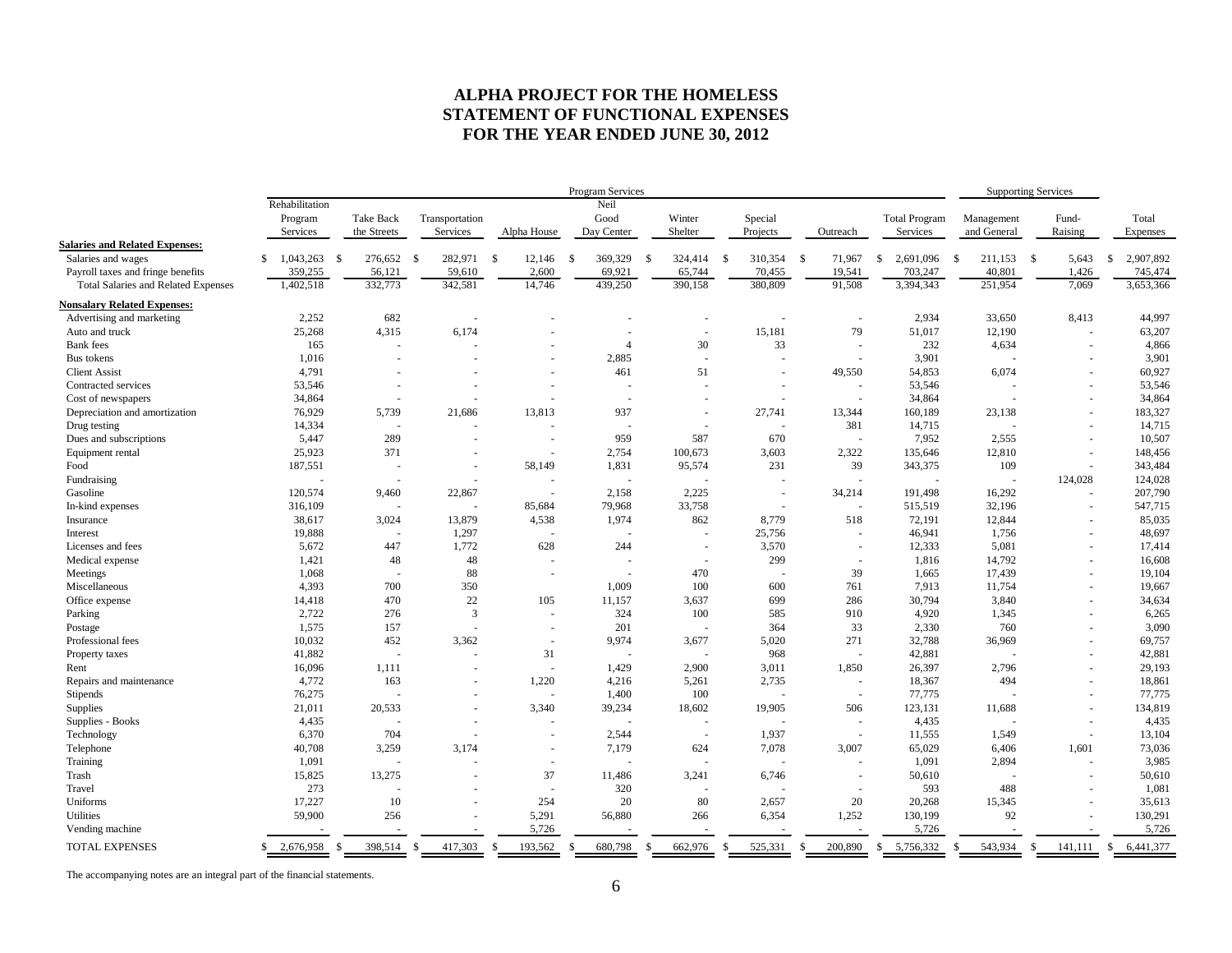# **ALPHA PROJECT FOR THE HOMELESS STATEMENTS OF CASH FLOWS FOR THE YEARS ENDED JUNE 30, 2013 AND 2012**

|                                                                                    | 2013            |               | 2012       |
|------------------------------------------------------------------------------------|-----------------|---------------|------------|
| <b>Cash Flows From Operating Activities:</b>                                       |                 |               |            |
| Change in unrestricted net assets                                                  | \$<br>151,158   | $\mathcal{S}$ | (258, 515) |
| Adjustments to reconcile change in unrestricted net assets                         |                 |               |            |
| to net cash (used in) provided by operations:                                      |                 |               |            |
| Depreciation and amortization                                                      | 194,086         |               | 183,327    |
| Realized and unrealized (gains)/losses on investments                              | (20, 344)       |               | 16,930     |
| Gain on sale of property and equipment                                             | (8, 412)        |               |            |
| Beneficial interest in San Diego Foundation (gain)/loss                            | (4,781)         |               | 42         |
| (Increase) Decrease in:                                                            |                 |               |            |
| Grants and contracts receivable                                                    | (489,709)       |               | (43,229)   |
| Prepaid expenses                                                                   | 26,158          |               | 3,144      |
| Increase (Decrease) in:                                                            |                 |               |            |
| Accounts payable                                                                   | 21,261          |               | (16, 435)  |
| Accrued expenses                                                                   | 54,902          |               | 145,395    |
| Client trust                                                                       | 23,865          |               | (2,385)    |
| Interest payable                                                                   | 3,750           |               | 3,750      |
| Net Cash (Used in) Provided by Operating Activities                                | (48,066)        |               | 32,024     |
| <b>Cash Flows From Investing Activities:</b>                                       |                 |               |            |
| Purchase of investments                                                            | (5,198)         |               | (6,340)    |
| Purchase of property and equipment                                                 | (168, 488)      |               | (109, 312) |
| Proceeds from sale of property and equipment                                       | 8,412           |               |            |
| Purchase of loan fees                                                              |                 |               | (200)      |
| Beneficial interest in San Diego Foundation distribution                           | 2,202           |               | 1,467      |
| Net Cash Used in Investing Activities                                              | (163,072)       |               | (114, 385) |
| <b>Cash Flows From Financing Activities:</b>                                       |                 |               |            |
| Proceeds from line-of-credit, net                                                  | 40,059          |               |            |
| Proceeds from notes payable                                                        | 33,398          |               | 58,332     |
| Repayments on notes payable                                                        | (138, 314)      |               | (143, 784) |
| Net Cash Used in Financing Activities                                              | (64, 857)       |               | (85, 452)  |
| Net Decrease in Cash and Cash Equivalents                                          | (275,995)       |               | (167, 813) |
| Cash and Cash Equivalents at Beginning of Year                                     | 1,817,804       |               | 1,985,617  |
| CASH AND CASH EQUIVALENTS AT END OF YEAR                                           | \$<br>1,541,809 |               | 1,817,804  |
| <b>Supplemental Disclosure of Cash Flow Information:</b><br>Cash paid for interest | \$<br>38,536    | \$            | 44,947     |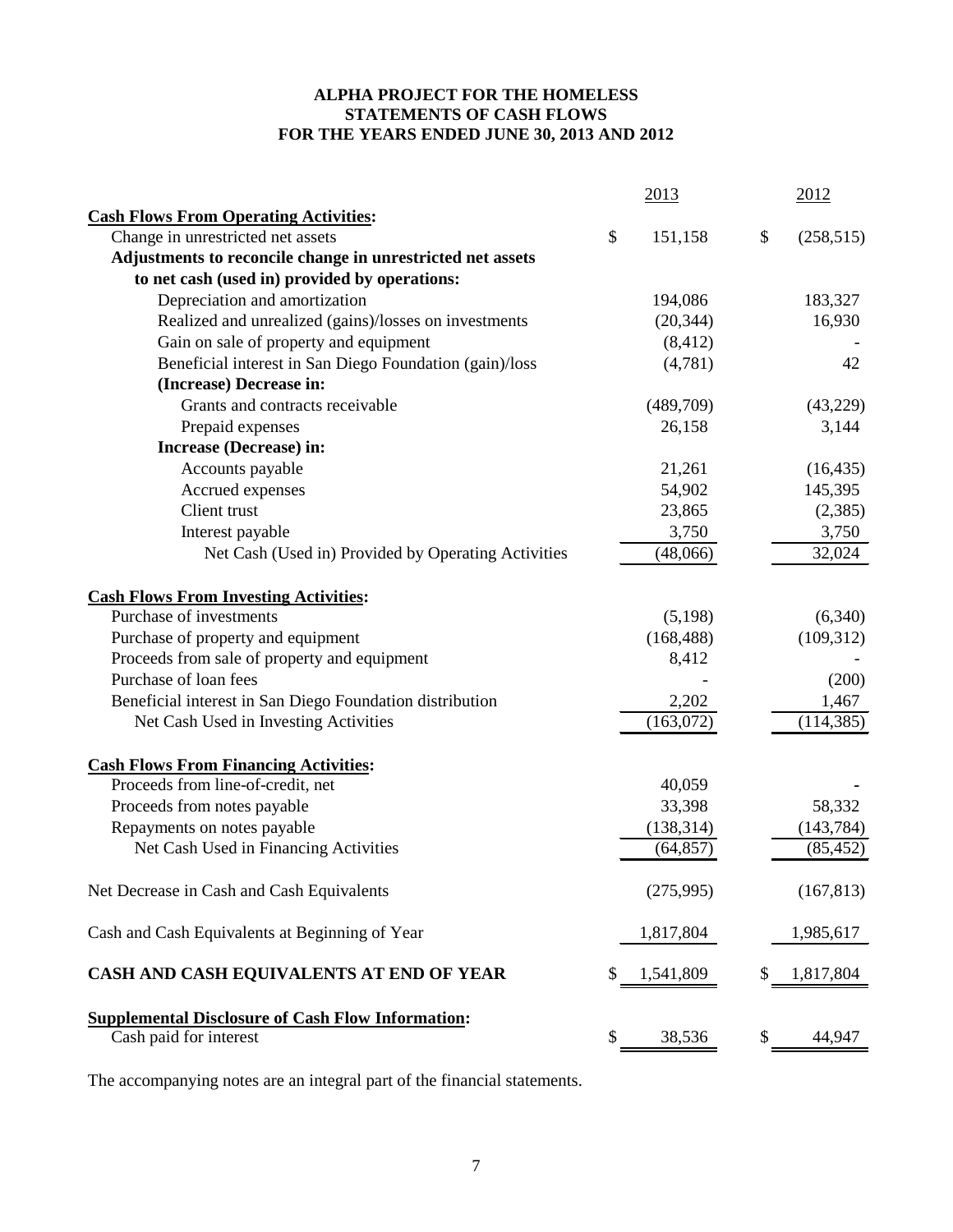#### **Note 1 - Organization and Significant Accounting Policies:**

## **Organization**

Alpha Project for the Homeless ("Alpha Project") was organized in February 1987 under the Nonprofit Public Benefit Corporation Law for public and charitable purposes. The mission of Alpha Project is to empower individuals, families, and communities by providing work, recovery and support services to people who are motivated to change their lives and achieve self-sufficiency. Alpha Project's many programs are available to all persons in need regardless of race, creed, color, ethnicity, national origin, religion, gender, or sexual orientation.

Alpha Project strives not to manage homelessness, but rather to end it for its clients. The agency's programs do not aim at making homelessness easier, or less costly, or more tolerable. Alpha Project breaks the cycle of homelessness and provides an alternate direction for its clients out of hopelessness and despair, and into a life of responsibility and dignity.

Each program offered by the Alpha Project focuses on assisting participants to attain their own optimal level of independence. For most of the program participants, successful completion of the programs will mean complete and permanent independence through education, employment, sobriety, and stability. For those clients with special needs, the programs maximize their own potential and support as much independence as possible. All of the clients, regardless of their history, are encouraged, supported, and assisted in reaching their maximum potential with dignity and respect.

The following is a brief description of Alpha Project's programs:

## **Rehabilitation Program Services**

#### **Casa Raphael**

The program is a state-licensed and certified residential treatment program for men in recovery from substance abuse. The program provides housing, food, recovery workshops, case management, mental health counseling, health and work and financial assistance.

#### **Casa Base**

The State licensed program provides a six-week rehabilitation program for men who are entering into Casa Raphael, which incorporates job training, education, and room and board and all services listed above.

#### **Take Back the Streets**

Take Back the Streets ("TBS") is a catalyst for homeless people who are able to work, providing them with immediate transitional employment and training while providing the community with vital cost saving services.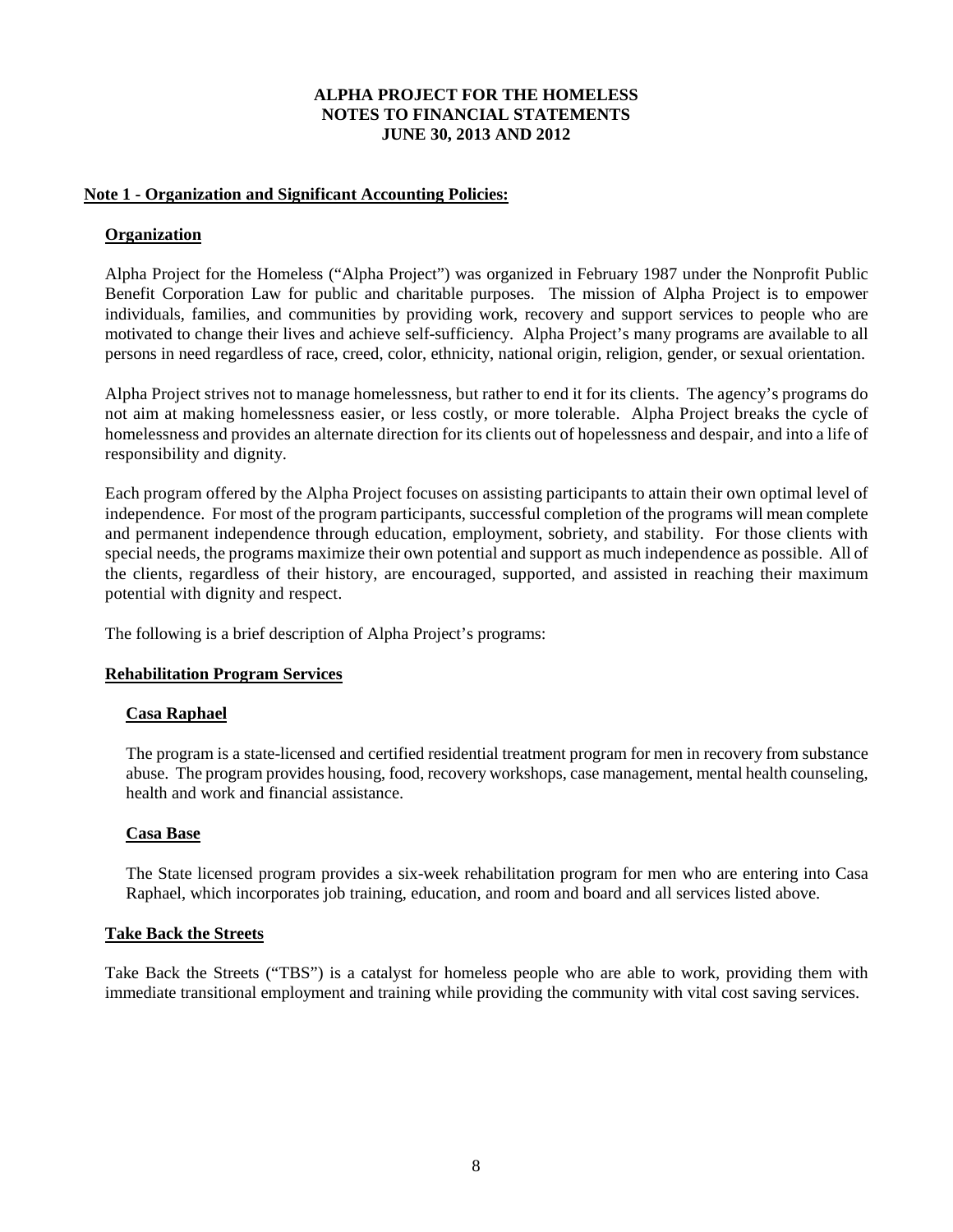### **Note 1 - Organization and Significant Accounting Policies: (Continued)**

### **Organization (Continued)**

### **Take Back the Streets (Continued)**

Services provided by TBS crews include:

- Weed/brush abatement
- Canyon and homeless encampment cleanup
- Graffiti removal
- Debris cleanup
- Outreach (homeless and gang related)
- Fire prevention
- Assisting low-income seniors with minor repairs
- Security
- Data entry
- Other opportunities available with our internal contracts

Ultimately, this program serves to get homeless individuals to their optimum level of self-sufficiency. The program was non-operational during 2013.

#### **Transportation Services**

Alpha Project's senior transportation program provides free, non-emergency transportation to low-income seniors. Destinations include by are not limited to grocery shopping, medical appointments, banking institutions, senior centers and various other locations. Transportation is provided both in the North County and the City of San Diego.

#### **Alpha House**

Alpha House is designed to provide sober living and transitional housing to those needing safe, clean and affordable housing while transitioning back into the workforce through participation in Alpha Project's special projects worker program.

#### **Neil Good Day Center**

The Neil Good Day Center, in conjunction with partnering agencies, offers case management, medical and counseling services, legal assistance, assistance with obtaining benefits such as SSI, veteran services, showers, laundry, free storage, a computer lab, mail and message services and a safe environment for homeless individuals during the day.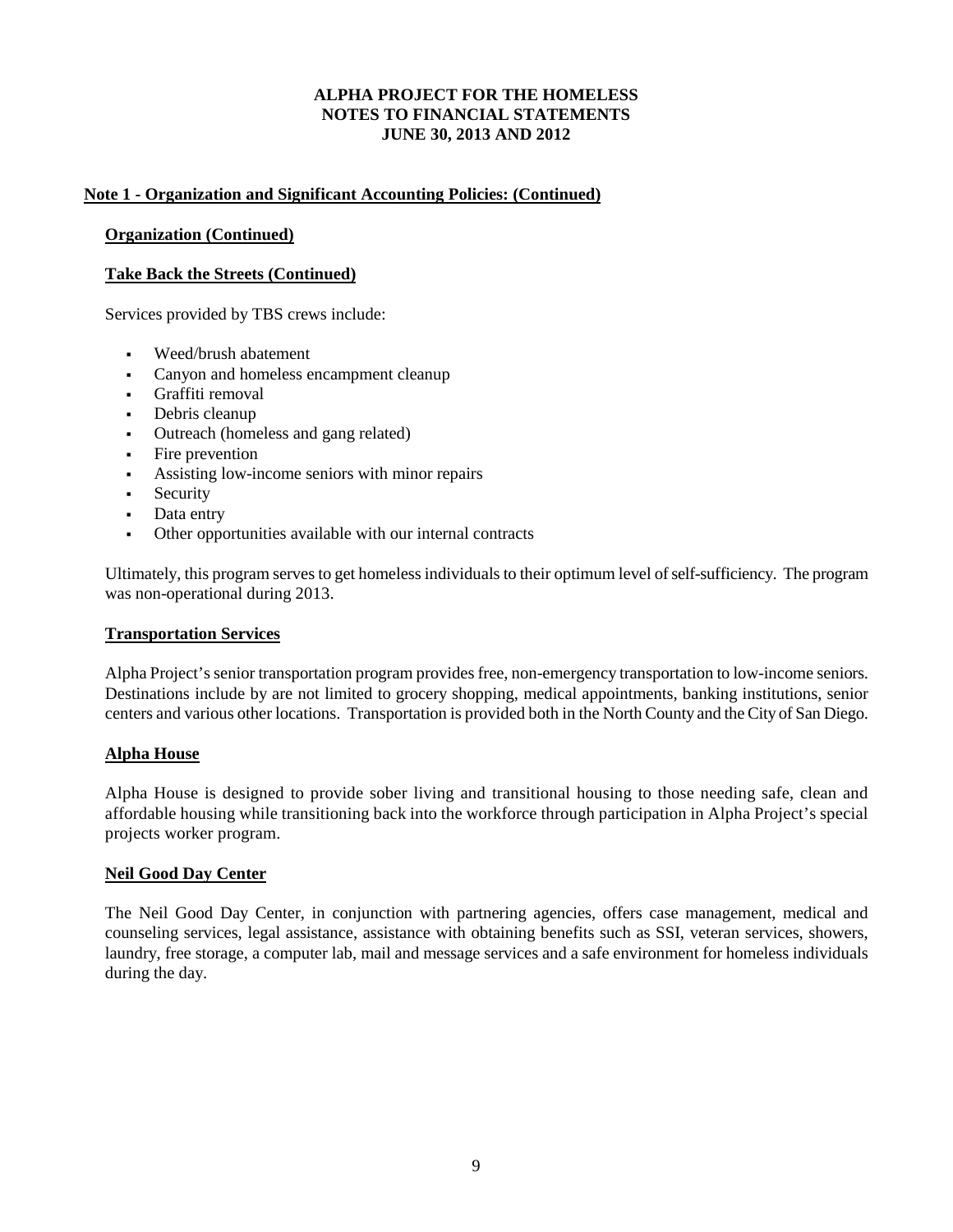### **Note 1 - Organization and Significant Accounting Policies: (Continued)**

#### **Organization (Continued)**

### **Winter Shelter**

The program primarily provides shelter for participants from the elements during the winter months of mid-November through March, and provides shelter and services to over 1,000 men and women. Although the primary focus of the Winter Shelter program is to shelter participants from the elements during the coldest and wettest period of the year, the program also offers a comprehensive blend of services to assist participants to establish their own self-sufficiency. More than 20 different partner organizations, including private agencies, government departments, civic organizations and religious groups, work closely with Alpha Project staff to deliver basic services. Services offered at the Winter Shelter include providing meals and personal hygiene supplies, case management, medical and counseling services, employment assistance and housing assistance.

#### **Connections Interim Housing**

Alpha Project's newest program, started in January 2013, consists of 150-interim housing beds located at Connections Housing at 1250 6th Ave in Downtown San Diego. Connections Housing is a partnership between Alpha Project, PATH, Family Health Centers and Affirmed Housing, offering integrated services and a residential community in order to reduce street homelessness in the downtown area. Virtually every resource an individual needs to break the cycle of homelessness will be available on-site at this facility, including a one-stop social service center and a community health clinic.

Alpha Project's interim housing program will be available to homeless men and women living on the streets of Downtown San Diego and will target the chronically homeless population. The most prevalent special needs among the target population are mental illness and substance abuse and dependency disorders. Other special needs among those served will include histories of domestic violence and abuse, old age, physical disability and chronic illness.

Alpha Project will be the primary food provider at Connection Housing, and will provide a work training program through our catering department for clients enrolled in the interim housing program. The kitchen will use trainees to prepare daily meals served at Connections Housing as well as special projects where they will prepare, deliver and serve meals to local community and civic organizations, corporate events and private functions throughout San Diego County.

## **Special Projects**

Throughout the year, Alpha Project contracts directly with various public departments and private entities to provide weed and brush abatement services and other community benefit projects to neighborhoods and rural areas throughout San Diego County.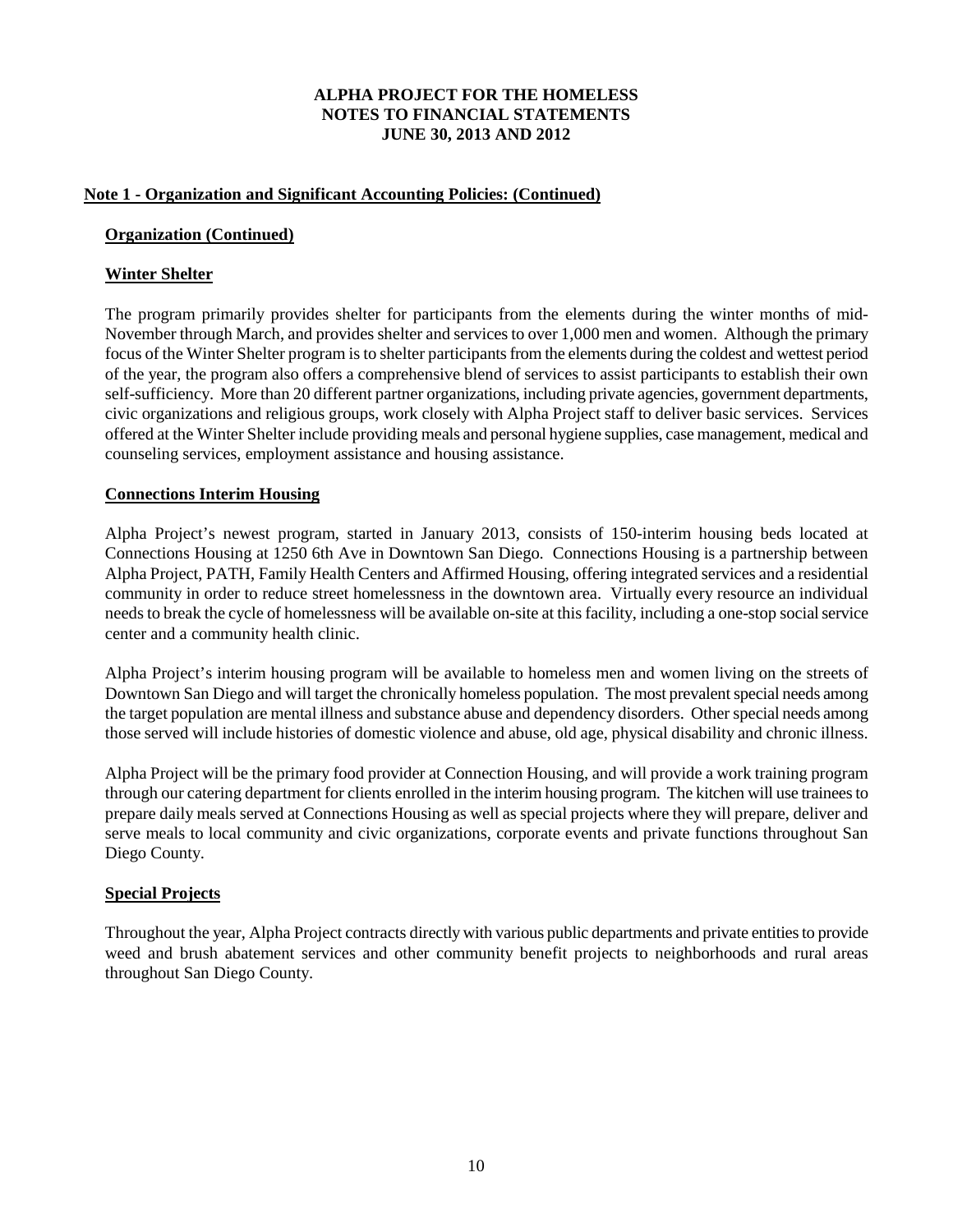### **Note 1 - Organization and Significant Accounting Policies: (Continued)**

### **Organization (Continued)**

## **Outreach**

At the core of all of Alpha Project's facilities and services is a program of Community Outreach, designed not only to assist those in need in accessing needed services, but also to assist the surrounding neighborhood in addressing homeless-related issues. Outreach workers are trained in crisis response and de-escalation, with access to transportation and a wealth of referral sources to help those in need connect with sources of support.

Outreach services combine safe, quality, affordable housing with sensitive, professional property management and support services. The program provides rental assistance for residents with special needs in downtown San Diego. Rents are restricted in all units to make them affordable to persons who live on fixed incomes.

#### **Significant Accounting Policies**

## **Method of Accounting**

The financial statements of Alpha Project have been prepared on the accrual basis of accounting which is in accordance with accounting principles generally accepted in the United States of America (GAAP) and, accordingly, reflect all significant receivables, payables, and other liabilities.

## **Financial Statement Presentation**

The financial statements present information regarding the financial position and activities according to three classes of net assets: unrestricted net assets, temporarily restricted net assets and permanently restricted net assets.

- Unrestricted net assets Net assets not subject to donor imposed stipulations.
- Temporarily restricted net assets Net assets subject to donor imposed stipulations that will be met by actions of Alpha Project and/or the passage of time. When a donor stipulated time restriction ends or a purpose restriction is accomplished, temporarily restricted net assets are reclassified to unrestricted net assets and reported in the statement of activities as net assets released from restrictions.
- Permanently restricted net assets Net assets subject to donor imposed stipulations requiring that they be maintained permanently by Alpha Project. The income from these assets is available for either general operations or specific programs as specified by the donor.

The FASB has issued reporting standards for endowments of not-for-profit organizations subject to an enacted version of the Uniform Prudent Management of Institutional Funds Act (UPMIFA), and enhanced disclosures for all endowment funds. The standards provide guidance on classifying the net assets associated with donor-restricted endowment funds held by organizations that are subject to an enacted version of UPMIFA, which serves as a model act for states to modernize their laws governing donor-restricted endowment funds. The standards also require additional disclosures about endowments (both donor-restricted funds and board-designated funds) to enable users of financial statements to understand the net asset classification, net asset composition, changes in net asset composition, spending policies, and related investment policies of its endowment funds.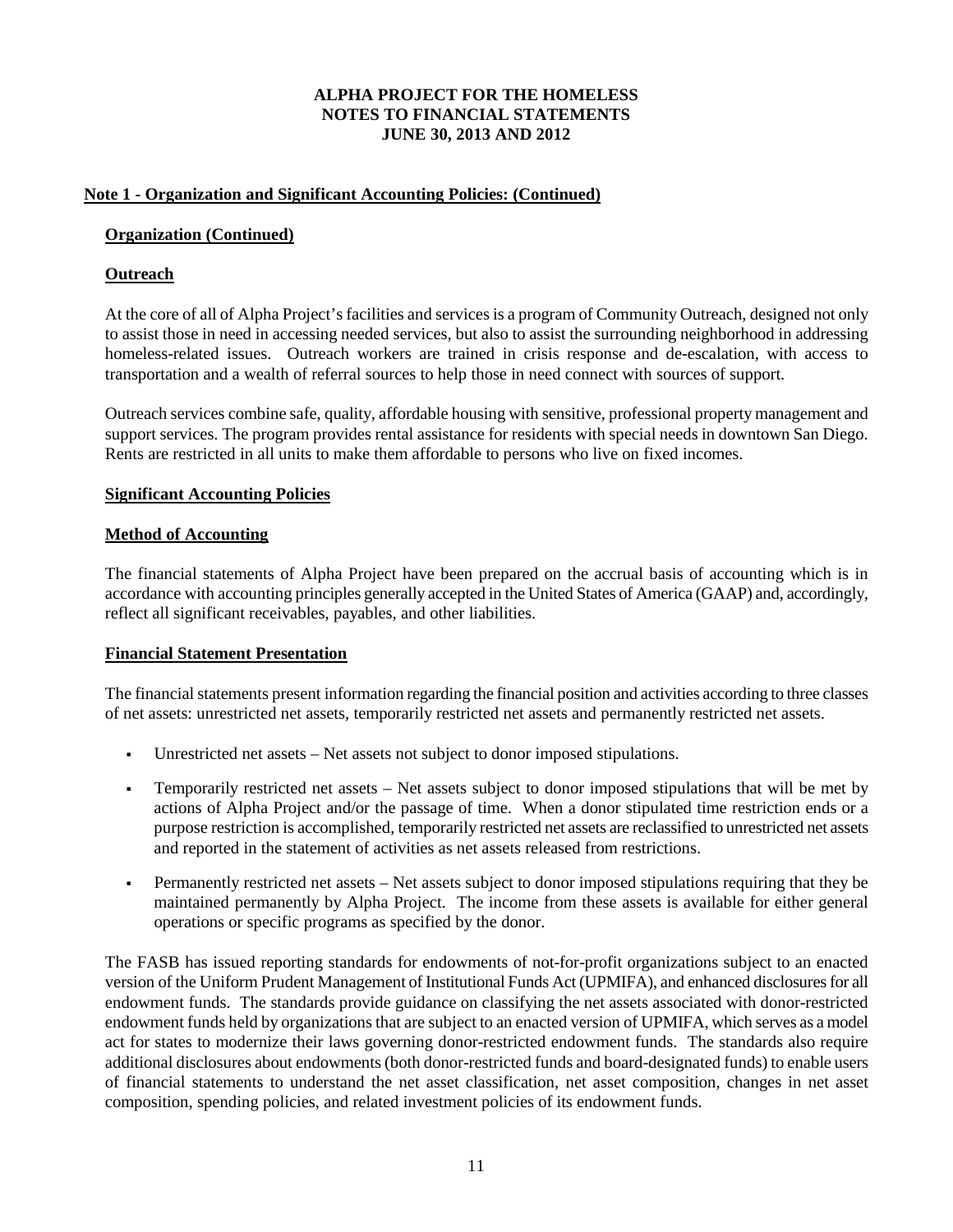### **Note 1 - Organization and Significant Accounting Policies: (Continued)**

#### **Significant Accounting Policies (Continued)**

### **Estimates**

The preparation of financial statements in conformity with accounting principles generally accepted in the United States of America (GAAP) requires management to make estimates and assumptions that affect the reported amounts of assets and liabilities and disclosure of contingent assets and liabilities at the date of the financial statements and the reported amounts of revenues and expenses during the reporting period. Actual results could differ from those estimates.

#### **Risks and Uncertainties**

Alpha Project invests in various types of investment securities which are exposed to various risks, such as interest rate, market, and credit risks. Due to the level of risk associated with certain investment securities, it is at least reasonably possible that changes in the values of investment securities will occur in the near term and such changes could materially affect the amounts reported in the statement of financial position.

#### **Fair Value Measurements**

Fair value accounting standards define fair value, establish a framework for measuring fair value, outline a fair value hierarchy based on inputs used to measure fair value and enhance disclosure requirements for fair value measurements. The fair value hierarchy distinguishes between market participant assumptions based on market data obtained from sources independent of the reporting entity (observable inputs that are classified within Level 1 or 2 of the hierarchy) and the reporting entity's own assumptions about market participant assumptions (unobservable inputs classified within Level 3 of the hierarchy).

- Level 1 inputs are quoted prices in active markets for identical investments that the investment manager has the ability to access at the measurement date.
- Level 2 inputs are inputs other than quoted prices included within Level 1 that are observable for the investment, either directly or indirectly.
- Level 3 inputs are unobservable inputs for the investment.

Alpha Project's statement of financial position includes the following financial instruments that are required to be measured at fair value on a recurring basis:

- Investments in mutual funds and corporate stocks are considered Level 1 assets and are reported at fair value based on quoted prices in active markets for identical assets at the measurement date.
- Investments in mortgage-backed securities are considered Level 2 assets and are reported at fair value based on quoted prices in active markets for similar assets at the measurement date.
- Beneficial interest in San Diego Foundation is considered a Level 3 asset which represents an approximation of the discounted future cash flow based on the fair value of the underlying assets.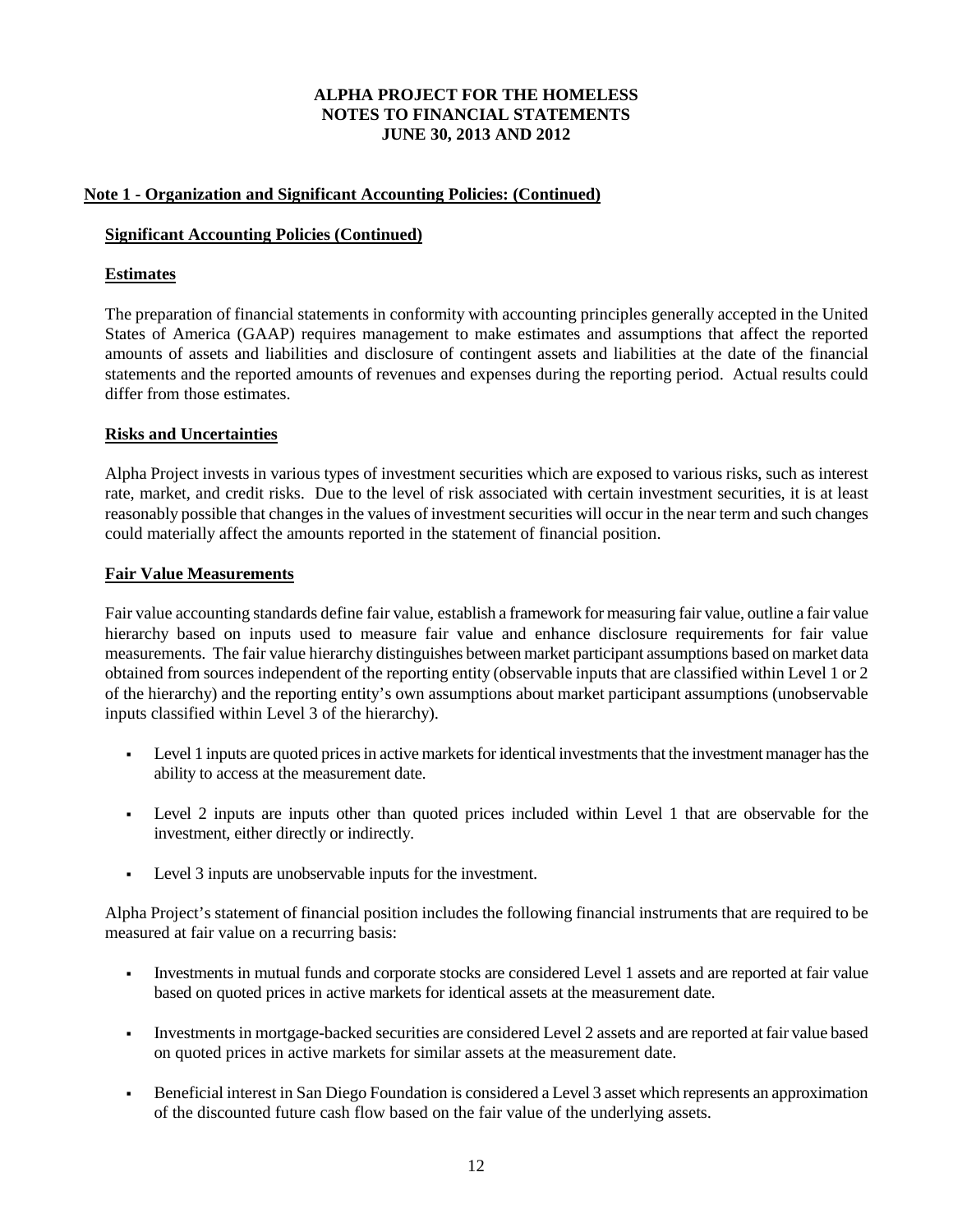## **Note 1 - Organization and Significant Accounting Policies: (Continued)**

#### **Significant Accounting Policies (Continued)**

#### **Allowance for Doubtful Accounts**

Management believes that all grants and contracts receivable were fully collectible; therefore, no allowance for doubtful accounts was recorded as of June 30, 2013 and 2012.

#### **Contributions**

Contributions are recognized when the donor makes a promise to give to Alpha Project that is in substance, unconditional. Contributions that are restricted by the donor are reported as increases in unrestricted net assets if the restriction expires in the fiscal year in which the contributions are recognized. All other donor-restricted contributions are reported as increases in temporarily or permanently restricted net assets depending on the nature of the restrictions. When a restriction expires, temporarily restricted net assets are reclassified to unrestricted net assets.

## **Capitalization and Depreciation**

Alpha Project capitalizes all expenditures in excess of \$500 for property and equipment at cost, while donations of property and equipment are recorded at their estimated fair values. Such donations are reported as unrestricted support unless the donor has restricted the donated asset to a specific purpose. Assets donated with explicit restrictions regarding their use and contributions of cash that must be used to acquire property and equipment are reported as restricted support. Absent donor stipulations regarding how long these donated assets must be maintained, Alpha Project reports expirations of donor restrictions when the donated or acquired assets are placed in service as instructed by the donor. Alpha Project reclassifies temporarily restricted net assets to unrestricted net assets at that time. Property and equipment is depreciated using the straight-line method over the estimated useful asset lives as follows:

| Buildings and improvements        | 7 - 40 years  |
|-----------------------------------|---------------|
| Equipment, furniture and fixtures | $5 - 7$ years |
| Vehicles                          | $5 - 7$ years |

Depreciation totaled \$191,624 and \$180,875 for the years ended June 30, 2013 and 2012, respectively.

Maintenance, repairs and minor renewals are charged to operations as incurred. Upon sale or disposition of property and equipment, the asset account is relieved of the cost and the accumulated depreciation account is charged with depreciation taken prior to the sale and any resultant gain or loss is credited or charged to earnings.

#### **Impairment of Real Estate**

Alpha Project reviews its investment in real estate for impairment whenever events and changes in circumstances indicate that the carrying value of such property may not be recoverable. Recoverability is measured by a comparison of the carrying amount of the real estate to the future net undiscounted net cash flows expected to be generated by the property and any estimated proceeds from the eventual disposition of the real estate. If the real estate is considered to be impaired, the impairment to be recognized is measured at the amount by which the carrying amount of real estate exceeds the fair value of such property. There were no impairment losses recognized in 2013 or 2012.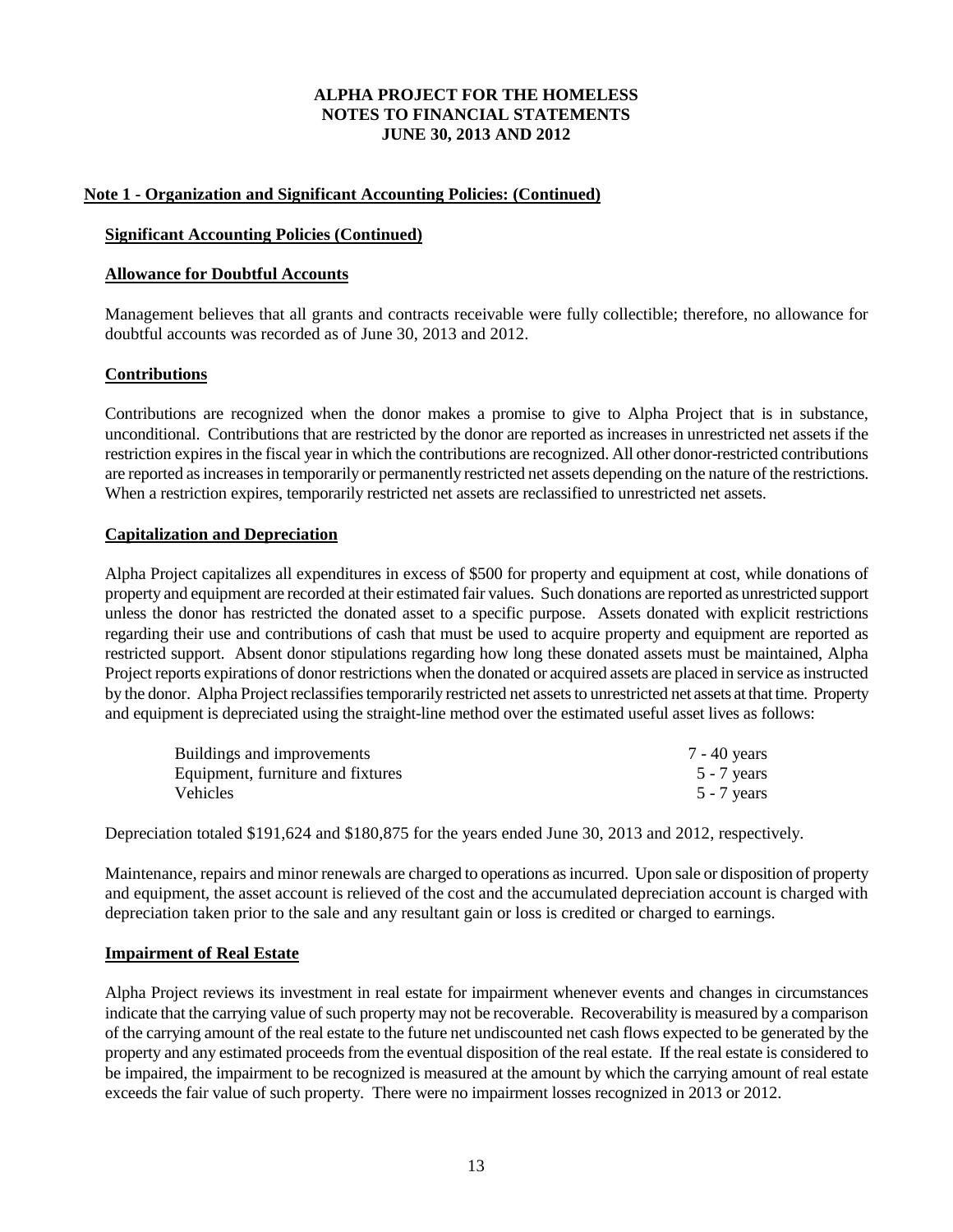## **Note 1 - Organization and Significant Accounting Policies: (Continued)**

### **Significant Accounting Policies (Continued)**

#### **Amortization**

Loan fees totaling \$1,366 and \$3,828, net of accumulated amortization of \$10,933 and \$20,927, at June 30, 2013 and 2012, respectively, are being amortized on the straight-line method over five years. Amortization expense totaled \$2,462 and \$2,452 for the years ended June 30, 2013 and 2012, respectively.

#### **Compensated Absences**

Accumulated unpaid vacation totaling \$120,905 and \$109,342 at June 30, 2013 and 2012, respectively, is accrued when incurred and included in accrued expenses.

## **Revenue Recognition**

Grants and contract revenue are recognized in the period in which the related work is performed in accordance with the terms of the grant or contract. Grants and contracts receivable are recorded when revenue earned under a grant or contract exceeds the cash received. Deferred revenue is recorded when cash received under a grant or contract exceeds the revenue earned.

#### **Donated Services and Materials**

Alpha Project utilizes the services of many volunteers throughout the year. This contribution of services by the volunteers is not recognized in the financial statements unless the services received (a) create or enhance nonfinancial assets or (b) require specialized skills which are provided by individuals possessing those skills and would typically need to be purchased if not provided by donation. The donated services for the years ended June 30, 2013 and 2012, did not meet the requirements above, therefore no amounts were recognized in the financial statements.

Alpha Project has received substantial donations of materials, food and supplies. The donations of materials, food and supplies are recorded at their fair value and totaled \$445,426 and \$547,715 for the years ended June 30, 2013 and 2012 respectively, and have been reported as in-kind contributions and expenses.

## **Allocated Expenses**

Expenses by function have been allocated among program and supporting services classification on the basis of internal records and estimates made by Alpha Project's management.

## **Income Taxes**

Alpha Project is a public charity and is exempt from income taxes under Section  $501(c)(3)$  of the Internal Revenue Code and Section 23701(d) of the California Revenue and Taxation Code. Alpha Project believes that it has appropriate support for any tax positions taken, and as such, does not have any uncertain tax positions that are material to the financial statements. Alpha Project is not a private foundation.

Alpha Project's Return of Organization Exempt from Income Tax for the years ended June 30, 2013, 2012, 2011, and 2010 are subject to examination by the Internal Revenue Service and State taxing authorities, generally three to four years after the returns were filed.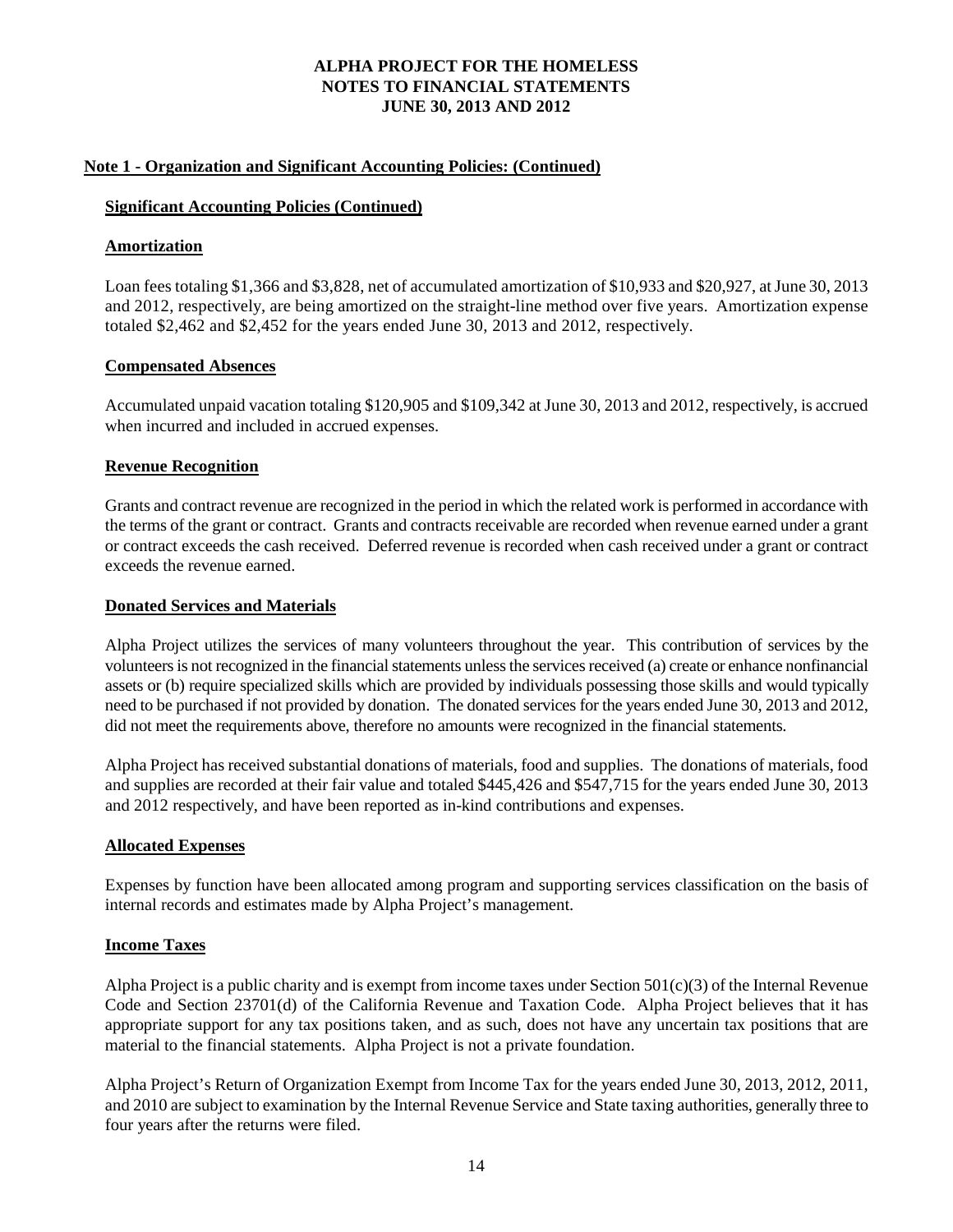### **Note 1 - Organization and Significant Accounting Policies: (Continued)**

#### **Significant Accounting Policies (Continued)**

#### **Concentration of Credit Risk**

Alpha Project maintains its cash in bank deposit accounts which, at times, may exceed federally insured limits. Alpha Project has not experienced any losses in such accounts. Alpha Project believes it is not exposed to any significant credit risk on cash and cash equivalents.

## **Cash and Cash Equivalents**

For purposes of the statement of cash flows, Alpha Project considers all investment instruments purchased with a maturity of three months or less to be cash equivalents.

#### **Subsequent Events**

In preparing these financial statements, Alpha Project has evaluated events and transactions for potential recognition or disclosure through October 8, 2013, the date the financial statements were available to be issued.

#### **Note 2 - Fair Value Measurements:**

The following table summarizes assets measured at fair value by classification within the fair value hierarchy as of June 30:

|                                  | 2013                    |    |             |    |              |    |               |  |  |
|----------------------------------|-------------------------|----|-------------|----|--------------|----|---------------|--|--|
|                                  | <b>Ouoted Prices</b>    |    | Significant |    |              |    |               |  |  |
|                                  | in Active               |    | Other       |    | Significant  |    |               |  |  |
|                                  | Markets for             |    | Observable  |    | Unobservable |    |               |  |  |
|                                  | <b>Identical Assets</b> |    | Inputs      |    | Inputs       |    | Balance as of |  |  |
|                                  | (Level 1)               |    | (Level 2)   |    | (Level 3)    |    | June 30, 2013 |  |  |
| Mutual funds:                    |                         |    |             |    |              |    |               |  |  |
| Growth funds                     | \$<br>104.845           | \$ |             | \$ |              | \$ | 104,845       |  |  |
| Growth and income funds          | 35.732                  |    |             |    |              |    | 35,732        |  |  |
| Income funds                     | 60,362                  |    |             |    |              |    | 60,362        |  |  |
| Corporate stocks:                |                         |    |             |    |              |    |               |  |  |
| Domestic equities                | 4.368                   |    |             |    |              |    | 4,368         |  |  |
| Mortgage-backed securities       |                         |    | 3,876       |    |              |    | 3,876         |  |  |
| Beneficial interest in San Diego |                         |    |             |    |              |    |               |  |  |
| Foundation (Note 5)              |                         |    |             |    | 50,895       |    | 50,895        |  |  |
|                                  | 205,307                 |    | 3,876       |    | 50,895       |    | 260,078       |  |  |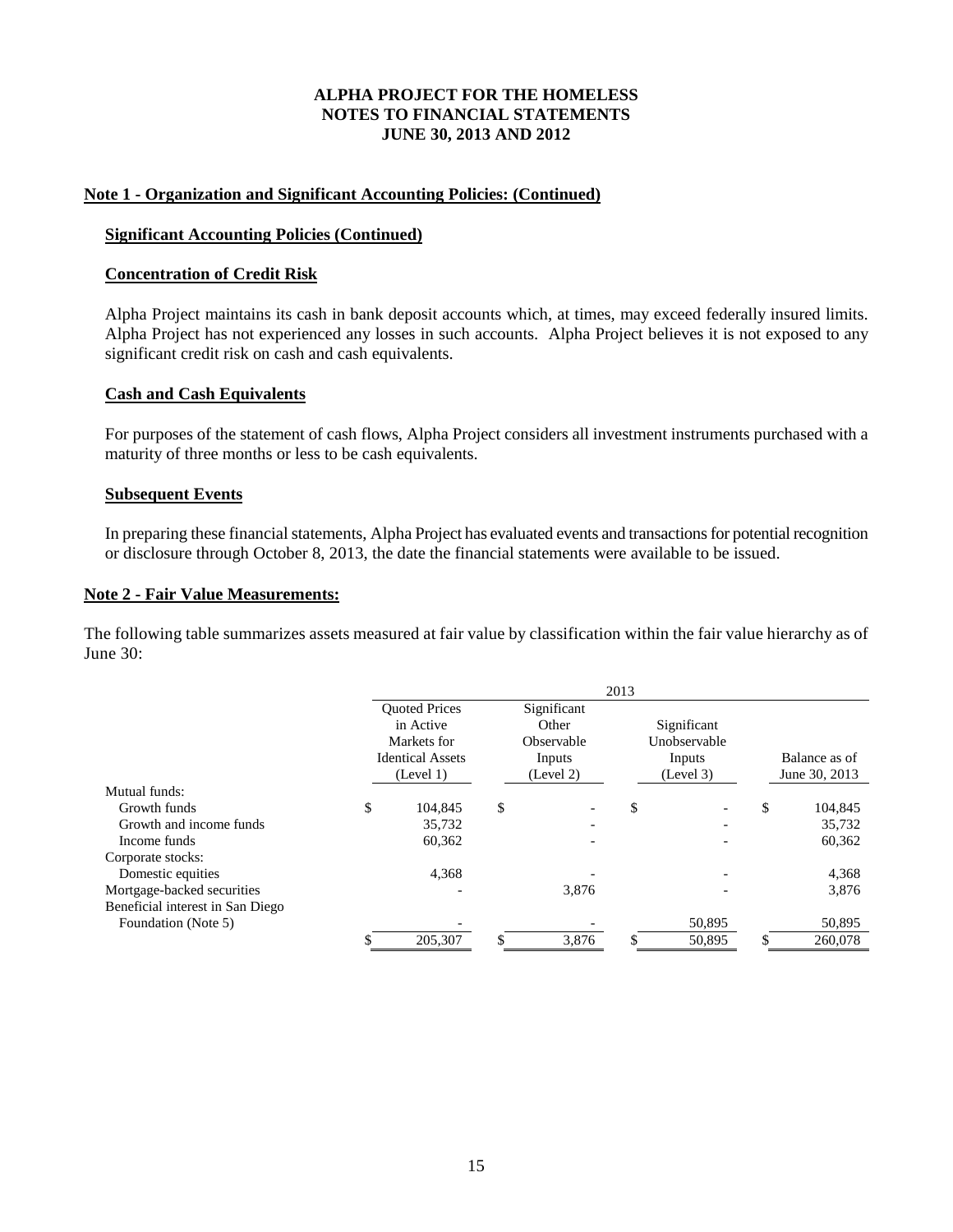#### **Note 2 - Fair Value Measurements: (Continued)**

|                                  | 2012                    |    |             |    |              |    |               |  |  |  |
|----------------------------------|-------------------------|----|-------------|----|--------------|----|---------------|--|--|--|
|                                  | <b>Ouoted Prices</b>    |    | Significant |    |              |    |               |  |  |  |
|                                  | in Active               |    | Other       |    | Significant  |    |               |  |  |  |
|                                  | Markets for             |    | Observable  |    | Unobservable |    |               |  |  |  |
|                                  | <b>Identical Assets</b> |    | Inputs      |    | Inputs       |    | Balance as of |  |  |  |
|                                  | (Level 1)               |    | (Level 2)   |    | (Level 3)    |    | June 30, 2012 |  |  |  |
| Mutual funds:                    |                         |    |             |    |              |    |               |  |  |  |
| Growth funds                     | \$<br>114,639           | \$ |             | \$ |              | \$ | 114,639       |  |  |  |
| Growth and income funds          | 33,397                  |    |             |    |              |    | 33,397        |  |  |  |
| Income funds                     | 25,125                  |    |             |    |              |    | 25,125        |  |  |  |
| Managed futures fund             | 2,558                   |    |             |    |              |    | 2,558         |  |  |  |
| Corporate stocks:                |                         |    |             |    |              |    |               |  |  |  |
| Domestic equities                | 2.430                   |    |             |    |              |    | 2,430         |  |  |  |
| Mortgage-backed securities       |                         |    | 5,492       |    |              |    | 5,492         |  |  |  |
| Beneficial interest in San Diego |                         |    |             |    |              |    |               |  |  |  |
| Foundation (Note 5)              |                         |    |             |    | 48,316       |    | 48,316        |  |  |  |
|                                  | 178,149                 |    | 5,492       |    | 48,316       |    | 231,957       |  |  |  |

The reconciliation for financial instruments measured at fair value on a recurring basis as significant unobservable inputs (Level 3) are included in the Notes as indicated above.

### **Note 3 - Investments:**

Investments consist of the following at June 30:

|                            | 201     | 2012    |
|----------------------------|---------|---------|
| Mutual funds               | 200.939 | 175,719 |
| Corporate stocks           | 4.368   | 2,430   |
| Mortgage-backed securities | 3,876   | 5.492   |
| <b>Total Investments</b>   | 209,183 | 183.641 |

2013 2012

The following schedule summarizes the investment return presented in the statement of activities for the years ended June 30:

|                                                         | 2013   | 2012     |
|---------------------------------------------------------|--------|----------|
| Interest and dividends                                  | 9.293  | 10.337   |
| Net realized and unrealized gains (losses)              | 20,344 | (16,930) |
| Beneficial interest in San Diego Foundation gain (loss) | 4,781  | (42)     |
| Total Investment Income (Loss)                          | 34.418 | (6,635)  |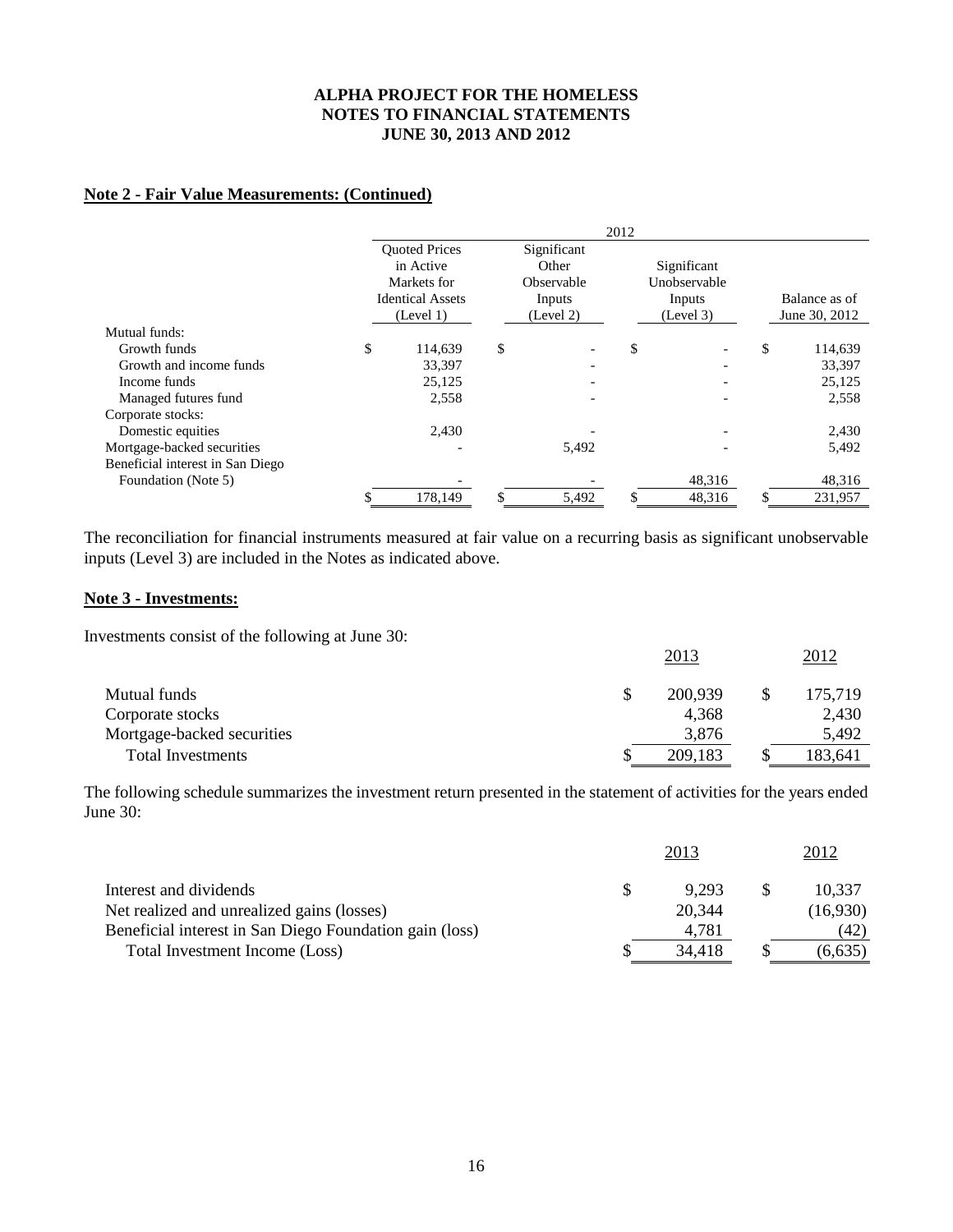### **Note 4 - Grants and Contracts Receivable:**

Grants and contracts receivable consist of the following at June 30:

|                                                  | 2013          | 2012         |
|--------------------------------------------------|---------------|--------------|
| County of San Diego                              | \$<br>285,561 | \$<br>58,955 |
| <b>PATH - Connections</b>                        | 239,656       |              |
| San Diego Housing Commission                     | 185,602       | 85,223       |
| City of San Diego                                | 94,418        | 146,782      |
| <b>Environmental Disposal</b>                    | 36,162        | 63,140       |
| <b>Environmental Programs</b>                    | 29,400        | 36,750       |
| State of California Department of Transportation | 25,108        |              |
| Crisis House                                     | 21,970        | 10,973       |
| Other grants and contracts                       | 10,989        | 6,578        |
| City of Vista                                    | 7,696         | 4,840        |
| <b>SASCA Region IV</b>                           | 3,825         | 22,200       |
| <b>Environmental Services Department</b>         | 3,635         | 2,440        |
| <b>Teen Health Centers</b>                       | 2,841         | 5,683        |
| Parolee Partnership Program                      | 1,575         | 15,165       |
| <b>Total Grants and Contracts Receivable</b>     | 948,438       | 458,729      |

## **Note 5 - Beneficial Interest in San Diego Foundation:**

Alpha Project has a beneficial interest in endowment funds held at San Diego Foundation, which are classified as permanently restricted as these investments must be maintained in perpetuity. The beneficial interest in San Diego Foundation is invested in a portfolio of equity and debt securities, which is structured for long-term return consisting of 30% domestic and global equities, 24% international equities, 20% alternative investments, 14% domestic fixed income, 5% international fixed income and 7% real estate.

The activity in the beneficial interest in San Diego Foundation consisted of the following for the years ended June 30:

|                              |    | 2013    | <u> 2012 </u> |
|------------------------------|----|---------|---------------|
| Balance at Beginning of Year | \$ | 48.316  | 49,825        |
| Investment income (loss)     |    | 4,781   | (42)          |
| <b>Distributions</b>         |    | (2,202) | (1, 467)      |
| Balance at End of Year       | S  | 50,895  | 48,316        |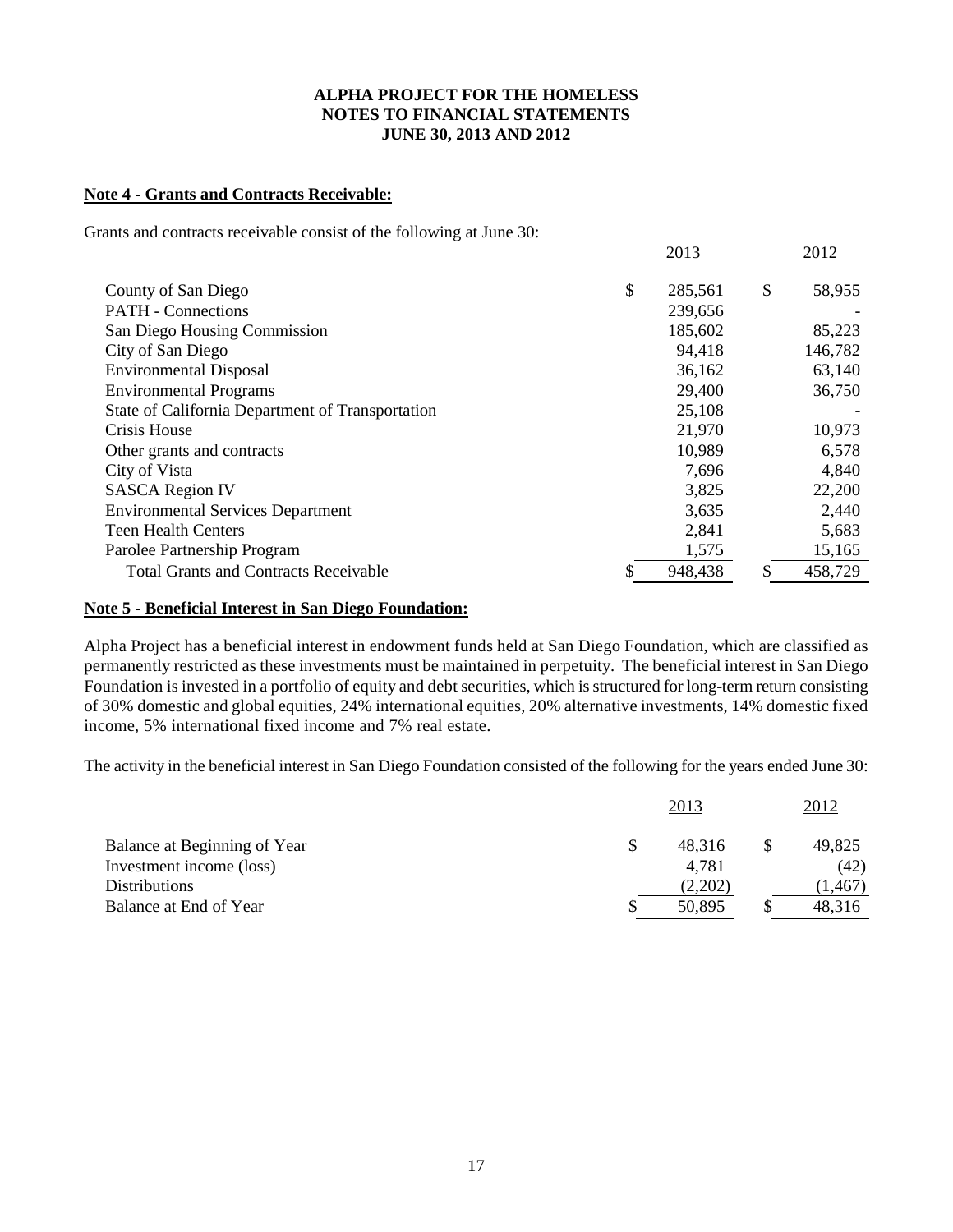## **Note 6 - Property and Equipment:**

Property and equipment consist of the following at June 30:

|                                   | 2013          | 2012          |
|-----------------------------------|---------------|---------------|
| Land                              | 992,592       | \$<br>992,592 |
| Buildings and improvements        | 1,170,763     | 1,120,953     |
| Equipment, furniture and fixtures | 247,443       | 497,089       |
| Vehicles                          | 929,864       | 1,313,420     |
| Subtotal                          | 3,340,662     | 3,924,054     |
| Less: Accumulated depreciation    | (1, 531, 515) | (2,091,771)   |
| Property and Equipment, Net       | 1,809,147     | 1,832,283     |

## **Note 7 – Line-of-Credit:**

Alpha Project has a line-of-credit with Wells Fargo in the amount of \$150,000 with interest at the bank's prime rate plus 1.75% (5.00% at June 30, 2013). The outstanding balance totaled \$40,059 and \$-0- at June 30, 2013 and 2012, respectively.

2013 2012

#### **Note 8 - Notes Payable:**

Notes payable consist of the following at June 30:

| Note payable to Wells Fargo, payable in monthly payments of \$4,920<br>including interest at 4.25%, due November 2016. Secured by real property.                                                                                                                                                                             | \$<br>187,838 | \$<br>237,072 |
|------------------------------------------------------------------------------------------------------------------------------------------------------------------------------------------------------------------------------------------------------------------------------------------------------------------------------|---------------|---------------|
| Note payable to South Coast Mortgage $\&$ Investments, Inc., payable in<br>monthly payments of \$1,065 including interest at 9.00%, due August 2013.<br>Secured by real property.                                                                                                                                            | 2,370         | 14,345        |
| Note payable to the Community Development Commission of the City<br>of Vista, payable in interest only payments at 3.00% from residual<br>receipts, accrued interest and principal due August, 2053. Secured by<br>real property. Accrued interest totaled \$55,938 and \$52,188 at June 30,<br>2013 and 2012, respectively. | 125,000       | 125,000       |
| Note payable to the County of San Diego Department of Housing and<br>Community Development, no interest payable, principal due July 2053.<br>Secured by real property.                                                                                                                                                       | 235,000       | 235,000       |
| Note payable to Ally Bank, payable in monthly installments of \$883<br>including interest at -0-%, due August 2015. Secured by a vehicle.                                                                                                                                                                                    | 23,986        | 34,647        |
| Note payable to California Bank & Trust, payable in monthly installments of<br>\$668 including interest at 4.46%, due June 2015. Secured by a vehicle.                                                                                                                                                                       | 14,680        | 21,859        |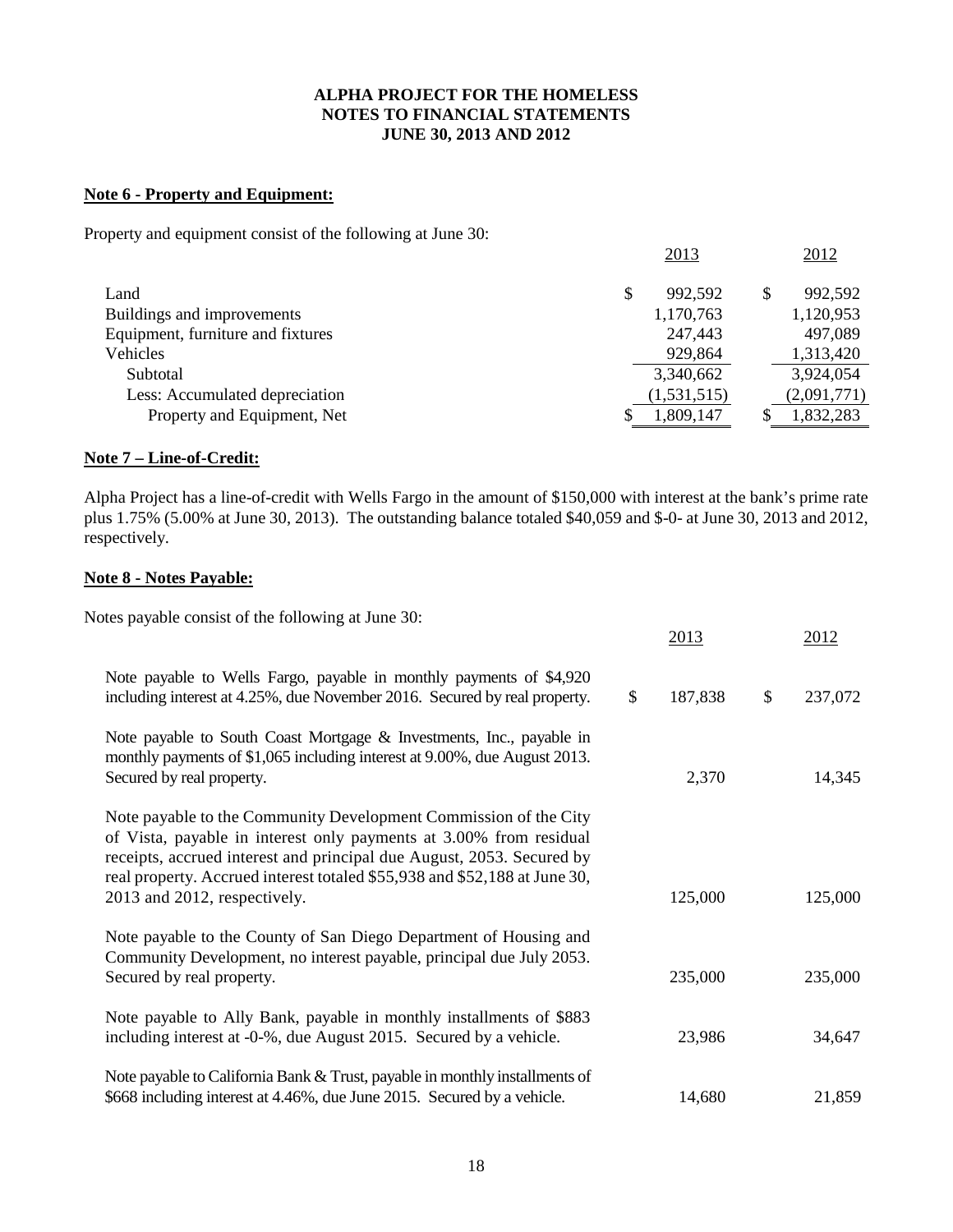# **Note 8 - Notes Payable: (Continued)**

|                                                                                                                                                                                                              | 2013                   | 2012                             |
|--------------------------------------------------------------------------------------------------------------------------------------------------------------------------------------------------------------|------------------------|----------------------------------|
| Note payable to California Bank & Trust, payable in monthly installments of<br>\$2,421 including interest at 6.00%, due May 2019. Secured by real property.                                                  | \$<br>377,537          | \$<br>383,421                    |
| Note payable to California Bank & Trust, payable in monthly installments of<br>\$663 including interest at 4.25% due December 2015. Secured by a vehicle.                                                    | 19,994                 | 26,920                           |
| Note payable to California Bank & Trust, payable in monthly installments of<br>\$663 including interest at 4.25%, due December 2015. Secured by a vehicle.                                                   | 19,994                 | 26,920                           |
| Note payable to Ally, payable in monthly installments of \$614 including<br>interest at 3.95%. Secured by a vehicle.                                                                                         | 27,476                 |                                  |
| Note payable to the City of San Diego, noninterest bearing, no monthly<br>payments. Repayment only upon termination of the related housing<br>program. Secured by real property.                             | 82,500                 | 82,500                           |
| Note payable to California Bank & Trust, payable in monthly installments of<br>\$575 including interest at 7.00% due November 2012. Secured by a vehicle.                                                    |                        | 2,755                            |
| Note payable to California Bank & Trust payable in monthly installments of<br>\$554 including interest at 7.00%, due December 2012. Secured by a vehicle.                                                    |                        | 3,226                            |
| Note payable to California Bank & Trust payable in monthly installments of<br>\$554 including interest at 7.00%, due December 2012. Secured by a vehicle.                                                    |                        | 4,040                            |
| Note payable to California Bank & Trust, payable in monthly installments of<br>\$586 including interest at 7.00%, due January 2013. Secured by a vehicle.                                                    |                        | 4,003                            |
| Note payable to California Bank & Trust, payable in monthly installments of<br>\$600 including interest at 7.00%, due January 2013. Secured by a vehicle.                                                    |                        | 4,095                            |
| Note payable to California Bank & Trust, payable in monthly installments of<br>\$592 including interest at 7.00%, due March 2013. Secured by a vehicle.                                                      |                        | 4,590                            |
| Note payable to California Bank & Trust, payable in monthly installments of<br>\$461 including interest at 7.00%, due April 2013. Secured by a vehicle.                                                      |                        | 4,465                            |
| Note payable to California Bank & Trust, payable in monthly installments<br>of \$607 including interest at 7.00%, due May 2013. Secured by a vehicle.<br><b>Total Notes Payable</b><br>Less: Current Portion | 1,116,375<br>(99, 024) | 6,433<br>1,221,291<br>(133, 402) |
| Notes Payable, Net of Current Portion                                                                                                                                                                        | \$<br>1,017,351        | \$<br>1,087,889                  |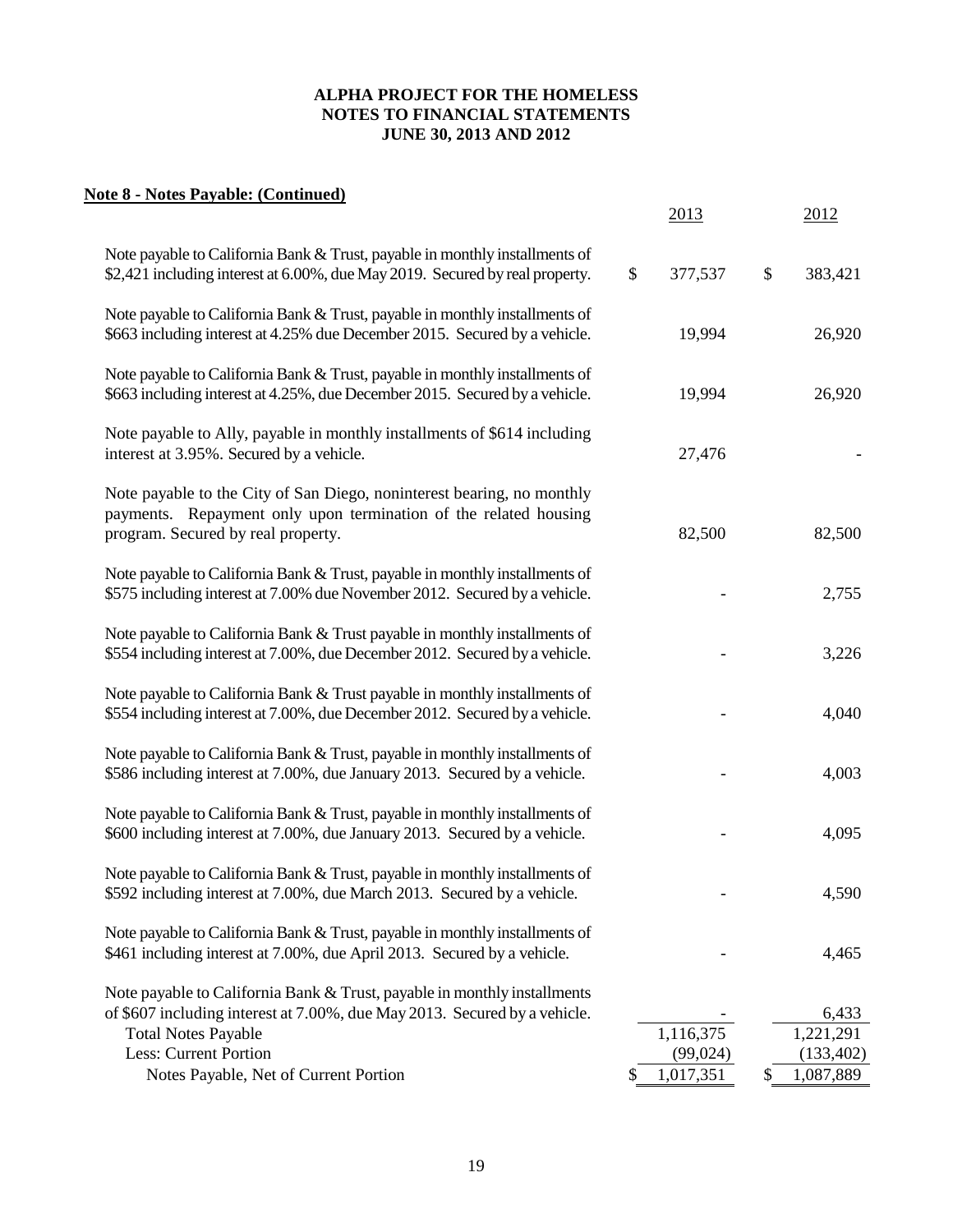#### **Note 8 - Notes Payable: (Continued)**

Future principal payments on the notes payable are as follows:

| <b>Years Ended</b> |                 |  |
|--------------------|-----------------|--|
| June 30            |                 |  |
|                    |                 |  |
| 2014               | \$<br>99,024    |  |
| 2015               | 103,407         |  |
| 2016               | 86,648          |  |
| 2017               | 42,399          |  |
| 2018               | 18,026          |  |
| Thereafter         | 766,871         |  |
| Total              | 1,116,375<br>\$ |  |

#### **Note 9 - Endowment Net Assets:**

The endowment funds of Alpha Project are held by San Diego Foundation (the "Foundation"). The Foundation manages the funds in accordance with UPMIFA. The Foundation's objective is to maintain the purchasing power (real value) of the endowment funds. However, from time to time, the fair value of the assets in the endowment fund may fall below the level that the donors require Alpha Project to retain as a fund of perpetual duration. Alpha Project classifies permanently restricted net assets held by the Foundation as:

- 1. The original value of gifts donated to the fund
- 2. The original value of Alpha Project funds transferred to the fund
- 3. The original value of subsequent gifts donated to the fund
- 4. Investment income and realized and unrealized gains and losses on investments
- 5. Distributions from the fund in accordance with the spending policy

From time to time, the fair value of the assets associated with individual donor-restricted endowment funds may fall below the level that the donor or UPMIFA requires Alpha Project to retain as a fund of perpetual duration. In accordance with generally accepted accounting principles, deficiencies of the nature that are reported in unrestricted net assets totaled \$-0- and \$1,684 at June 30, 2013 and 2012, respectively. These deficiencies resulted from unfavorable market fluctuations that occurred in the investment portfolio.

The Foundation has adopted investment and spending policies for endowment funds that:

- 1. Protect the invested assets
- 2. Preserve spending capacity of the fund income
- 3. Maintain a diversified portfolio of assets that meet investment return objectives while keeping risk at a level commensurate with that of the median fund in comparable foundations
- 4. Comply with applicable laws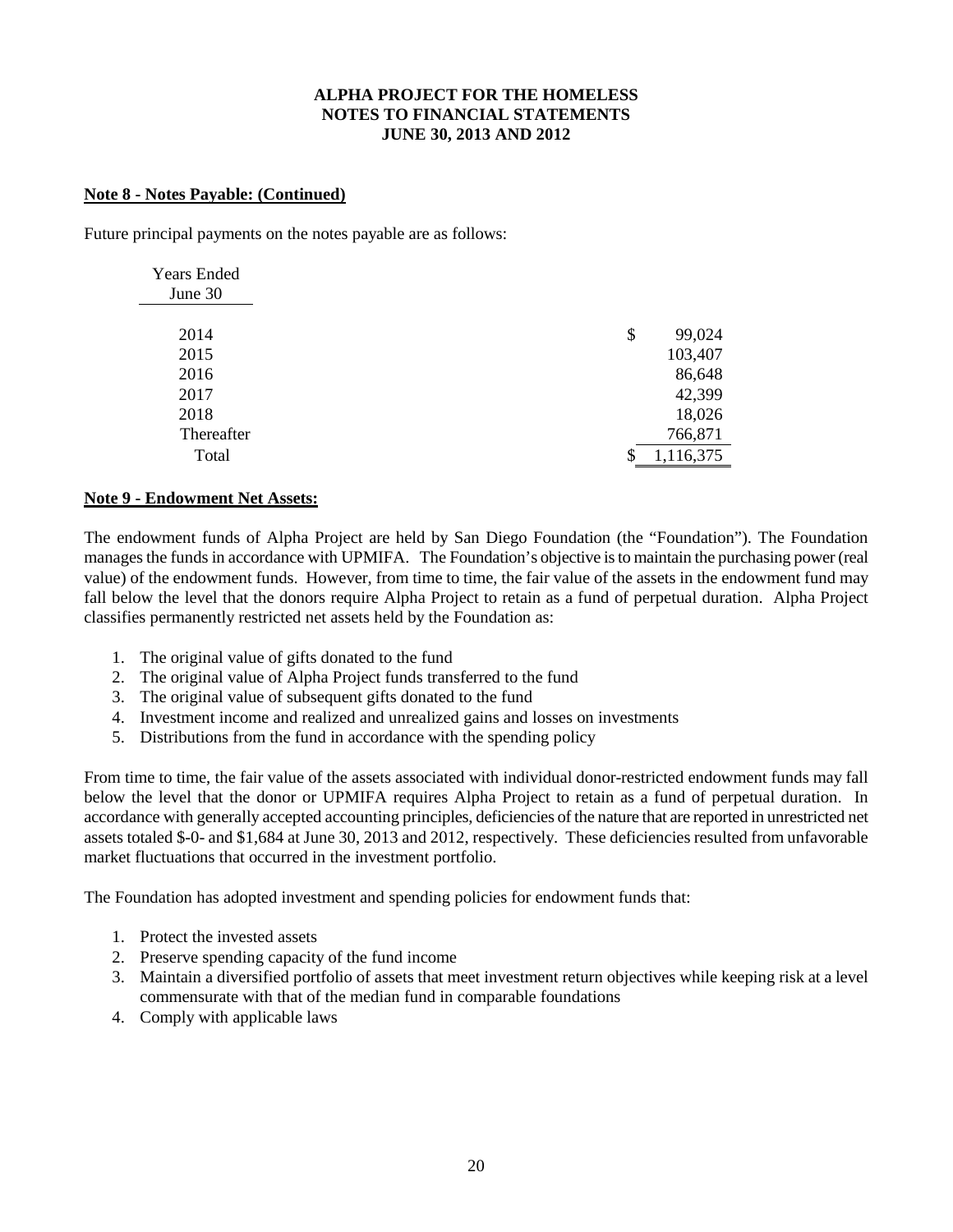#### **Note 9 - Endowment Net Assets: (Continued)**

The Foundation's endowment funds are invested in a portfolio of equity and debt securities, which is structured for long-term total return. The Foundation's spending policy is to disburse 5% annually, based upon endowment principal market value over the last 36 months. These calculations are made on a monthly basis. If the market value of the Endowment Principal of any fund, at the end of each month, is less than the initial value of all contributions made to the Endowment Principal, then distributions will be limited to interest and dividends received. Given the recent market declines, many of the Foundation's endowment funds distributions will be limited to income received, which is approximately 2.5% of the endowment principal.

Endowment composition by type of fund and changes in endowment net assets as of and for the years ended June 30:

|                                                   | Permanently  |          |            |        |   |          |
|---------------------------------------------------|--------------|----------|------------|--------|---|----------|
|                                                   | Unrestricted |          | Restricted |        |   | Total    |
| Endowment Net Assets at June 30, 2011             | S            | (175)    | \$         | 50,000 | S | 49,825   |
| Net realized and unrealized depreciation          |              | (42)     |            |        |   | (42)     |
| Appropriation of endowment assets for expenditure |              | (1, 467) |            |        |   | (1, 467) |
| Endowment Net Assets at June 30, 2012             |              | (1,684)  |            | 50,000 |   | 48,316   |
| Net realized and unrealized depreciation          |              | 4,781    |            |        |   | 4,781    |
| Appropriation of endowment assets for expenditure |              | (2,202)  |            |        |   | (2,202)  |
| Endowment Net Assets at June 30, 2013             |              | 895      |            | 50,000 |   | 50,895   |

#### **Note 10 - Commitments:**

#### **Operating Leases**

Alpha Project leases office equipment under non-cancelable operating leases that expire at various dates through June 2016. Rental expense under these leases totaled \$33,601 and \$25,960 for the years ended June 30, 2013 and 2012, respectively, and is included in equipment rental.

Alpha Project leases office space, storage facilities and other facilities under leases on a month-to-month basis. Rental expense under these leases totaled \$28,116 and \$28,198 for the years ended June 30, 2013 and 2012, respectively.

The following is a schedule of future minimum lease payments under the leases:

| \$<br>32,004 |
|--------------|
| 23,462       |
| 23,462       |
| 78,928       |
|              |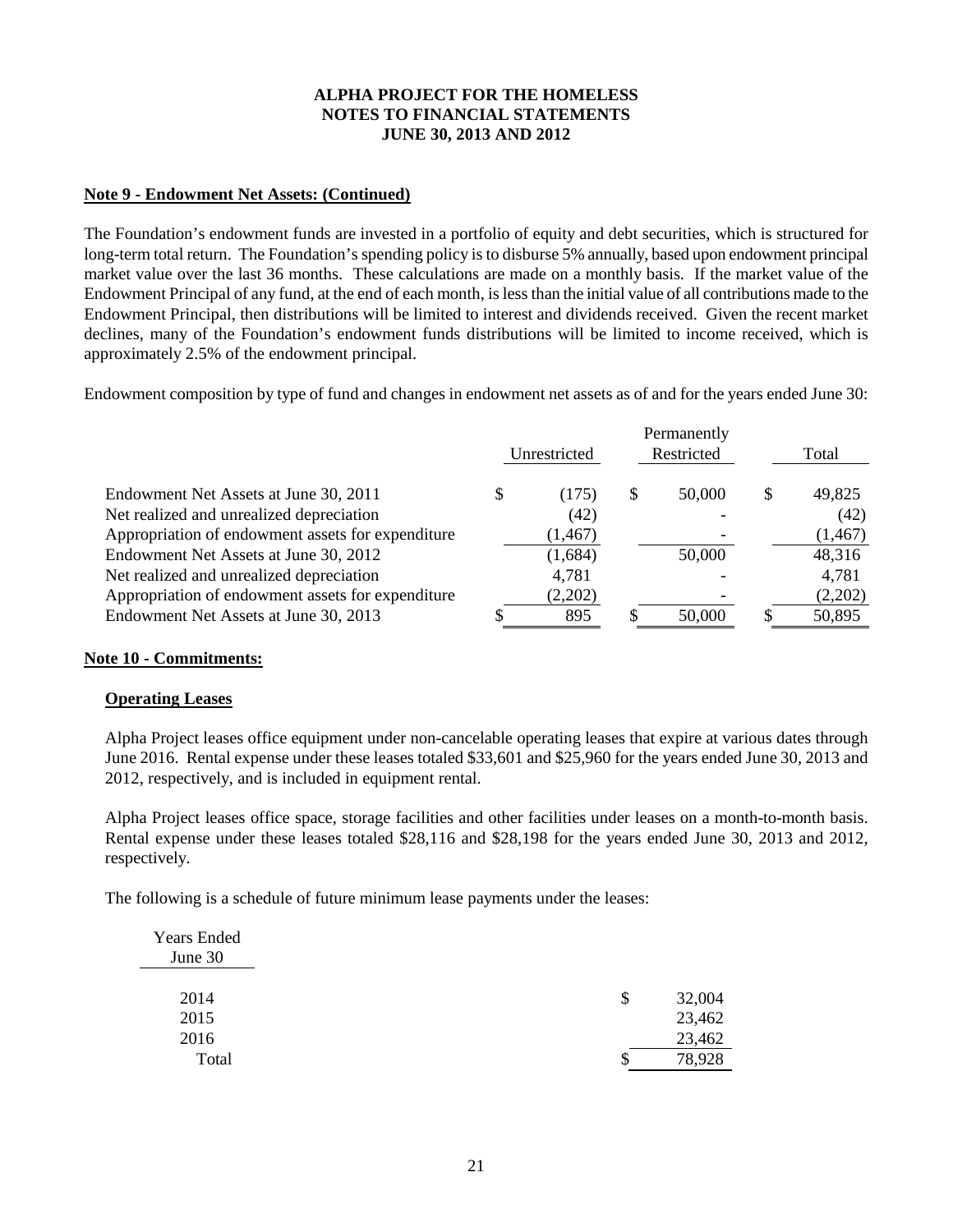#### **Note 10 - Commitments: (Continued)**

### **Employee Benefit Plan**

Alpha Project established a 403(b) profit and sharing plan (the "Plan") covering all full-time employees of Alpha Project. Employees may defer up to 25% of their annual compensation, not to exceed the annual amount allowed by law. Alpha Project may contribute a discretionary matching contribution each year. There were no matching contributions for the years ended June 30, 2013 and 2012.

#### **Capital Contributions and Operating Guarantees**

From time to time, Alpha Project will engage in various obligations with other nonprofit organizations to assist in providing permanent housing for graduates of the Casa Raphael and Casa Base programs. There was no outstanding recourse debt relating to these obligations at June 30, 2013 or 2012.

## **Developer Fee**

A developer fee was earned by Alpha Project for development services provided to Oxford Terrace Partners, LP, in the amount of \$660,239. Alpha Project received \$1,374 and \$157,983 as developer fee payments for the years ended June 30, 2013 and 2012, respectively.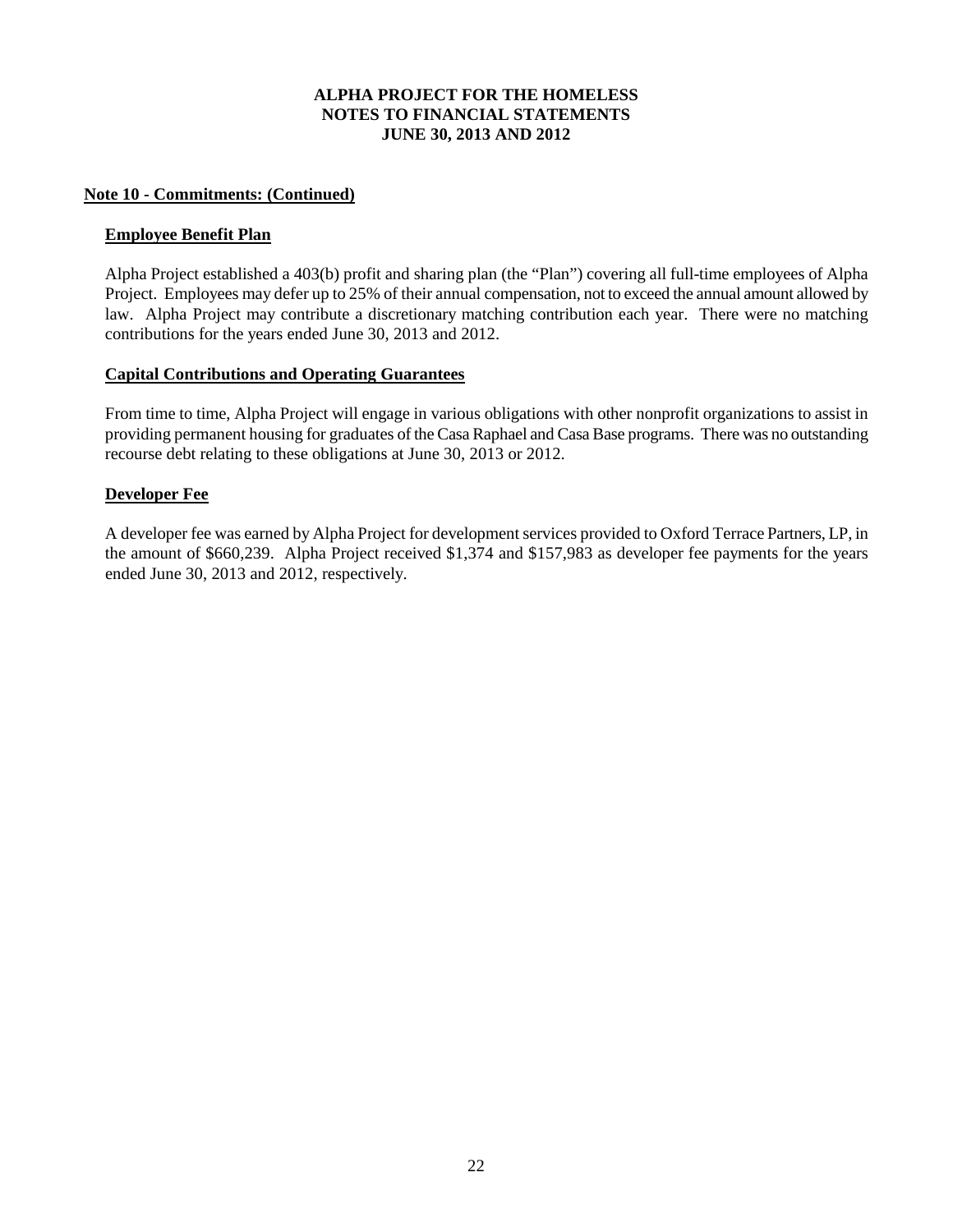## **ALPHA PROJECT FOR THE HOMELESS SCHEDULE OF EXPENDITURES OF FEDERAL AWARDS (CONTINUED) FOR THE YEAR ENDED JUNE 30, 2013**

| Federal Grants/Pass-Through Grantor/<br>Program or Cluster Title                                                                                                                                                         | Federal<br><b>CFDA</b> Number | Federal<br>Expenditures  |
|--------------------------------------------------------------------------------------------------------------------------------------------------------------------------------------------------------------------------|-------------------------------|--------------------------|
| <b>U.S. Department of Housing and Urban Development:</b><br><b>Direct Program:</b>                                                                                                                                       |                               |                          |
| <b>Supportive Housing Program</b><br><b>Total Direct Program</b>                                                                                                                                                         | 14.235                        | \$<br>159,345<br>159,345 |
| <b>Pass-Through Programs From:</b>                                                                                                                                                                                       |                               |                          |
| <b>Community Development Block Grants/Entitlement Grants:</b><br><b>PATH</b>                                                                                                                                             | 14.218                        | 212,588                  |
| <b>Emergency Solutions Grants Program:</b><br><b>PATH</b>                                                                                                                                                                | 14.231                        | 123,692                  |
| San Diego Housing Commission:                                                                                                                                                                                            |                               | 87,934                   |
| <b>Total Emergency Solutions Grants Program</b>                                                                                                                                                                          |                               | 211,626                  |
| <b>Supportive Housing Program:</b>                                                                                                                                                                                       | 14.235                        |                          |
| Crisis Housing, Inc.                                                                                                                                                                                                     |                               | 131,908                  |
| <b>Total Pass-Through Programs</b><br>Total U.S. Department of Housing and Urban Development                                                                                                                             |                               | 556,122<br>715,467       |
| <b>U.S. Department of Transportation:</b><br><b>Pass-Through Program From:</b><br>Job Access and Reverse Commute Program:<br>State of California Department of Transportation<br>Total U.S. Department of Transportation | 20.516                        | 74,856<br>74,856         |
| <b>U.S. Department of Health and Human Services:</b>                                                                                                                                                                     |                               |                          |
| <b>Pass-Through Programs From:</b><br><b>Consolidated Health Centers:</b>                                                                                                                                                | 93.224                        |                          |
| Family Health Centers of San Diego                                                                                                                                                                                       |                               | 34,096                   |
| Block Grants for Prevention and Treatment of Substance Abuse:<br>County of San Diego                                                                                                                                     | 93.959                        | 369,827                  |
| Total U.S. Department of Health and Human Services                                                                                                                                                                       |                               | 403,923                  |
| <b>U.S. Department of Homeland Security:</b><br><b>Pass-Through Program From:</b>                                                                                                                                        |                               |                          |
| Emergency Food and Shelter National Board Program:                                                                                                                                                                       | 97.024                        |                          |
| United Way of America                                                                                                                                                                                                    |                               | 40,170                   |
| Total U.S. Department of Homeland Security                                                                                                                                                                               |                               | 40,170                   |
| <b>Total Expenditures of Federal Awards</b>                                                                                                                                                                              |                               | \$<br>1,234,416          |

## **Note - Basis of Presentation**

The schedule of expenditures of federal awards includes the federal grant activity of Alpha Project for the Homeless and is presented on the accrual basis of accounting. The information in this schedule is presented in accordance with the requirements of OMB Circular A-133, Audits of States, Local Governments, and Non-Profit Organizations.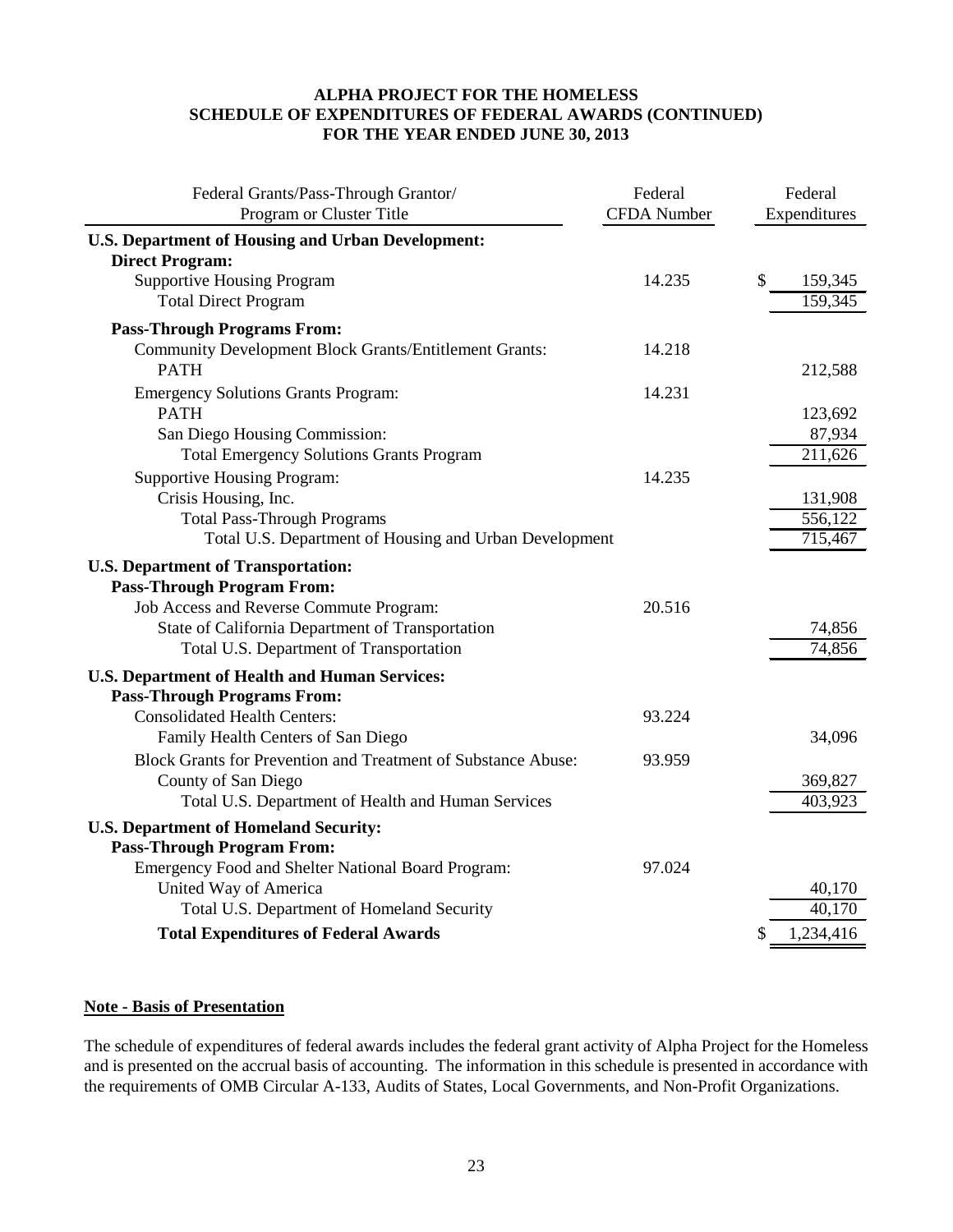

*Certified Public Accountants A Partnership of Professional Corporations* Steven W. Northcote, C.P.A. Michael S. Schreibman, C.P.A. Michael J. Zizzi, C.P.A. Julie A. Firl, C.P.A. Nicholas M. Gines, C.P.A.

**Members** *American Institute of Certified Public Accountants California Society of Certified Public Accountants*

**Independent Auditor's Report on Internal Control Over Financial Reporting and on Compliance and Other Matters Based on an Audit of Financial Statements Performed in Accordance With** *Government Auditing Standards*

To the Board of Directors Alpha Project for the Homeless

We have audited, in accordance with the auditing standards generally accepted in the United States of America and the standards applicable to financial audits contained in *Government Auditing Standards*issued by the Comptroller General of the United States, the financial statements of Alpha Project for the Homeless, which comprise the statements of financial position as of June 30, 2013 and 2012, and the related statements of activities, functional expenses and cash flows for the years then ended and the related notes to the financial statements, and have issued our report thereon dated October 8, 2013.

## **Internal Control Over Financial Reporting**

In planning and performing our audits of the financial statements, we considered Alpha Project for the Homeless' internal control over financial reporting (internal control) to determine the audit procedures that are appropriate in the circumstances for the purpose of expressing our opinion on the financial statements, but not for the purpose of expressing an opinion on the effectiveness of Alpha Project for the Homeless' internal control. Accordingly, we do not express an opinion on the effectiveness of Alpha Project for the Homeless' internal control.

A *deficiency in internal control* exists when the design or operation of a control does not allow management or employees, in the normal course of performing their assigned functions, to prevent, or detect and correct, misstatements on a timely basis. A *material weakness* is a deficiency, or a combination of deficiencies, in internal control, such that there is a reasonable possibility that a material misstatement of the entity's financial statements will not be prevented, or detected and corrected, on a timely basis. A *significant deficiency* is a deficiency, or a combination of deficiencies, in internal control that is less severe than a material weakness, yet important enough to merit attention by those charged with governance.

Our consideration of internal control was for the limited purpose described in the first paragraph of this section and was not designed to identify all deficiencies in internal control that might be material weaknesses or significant deficiencies. Given these limitations, during our audit we did not identify any deficiencies in internal control that we consider to be material weaknesses. However, material weaknesses may exist that have not been identified.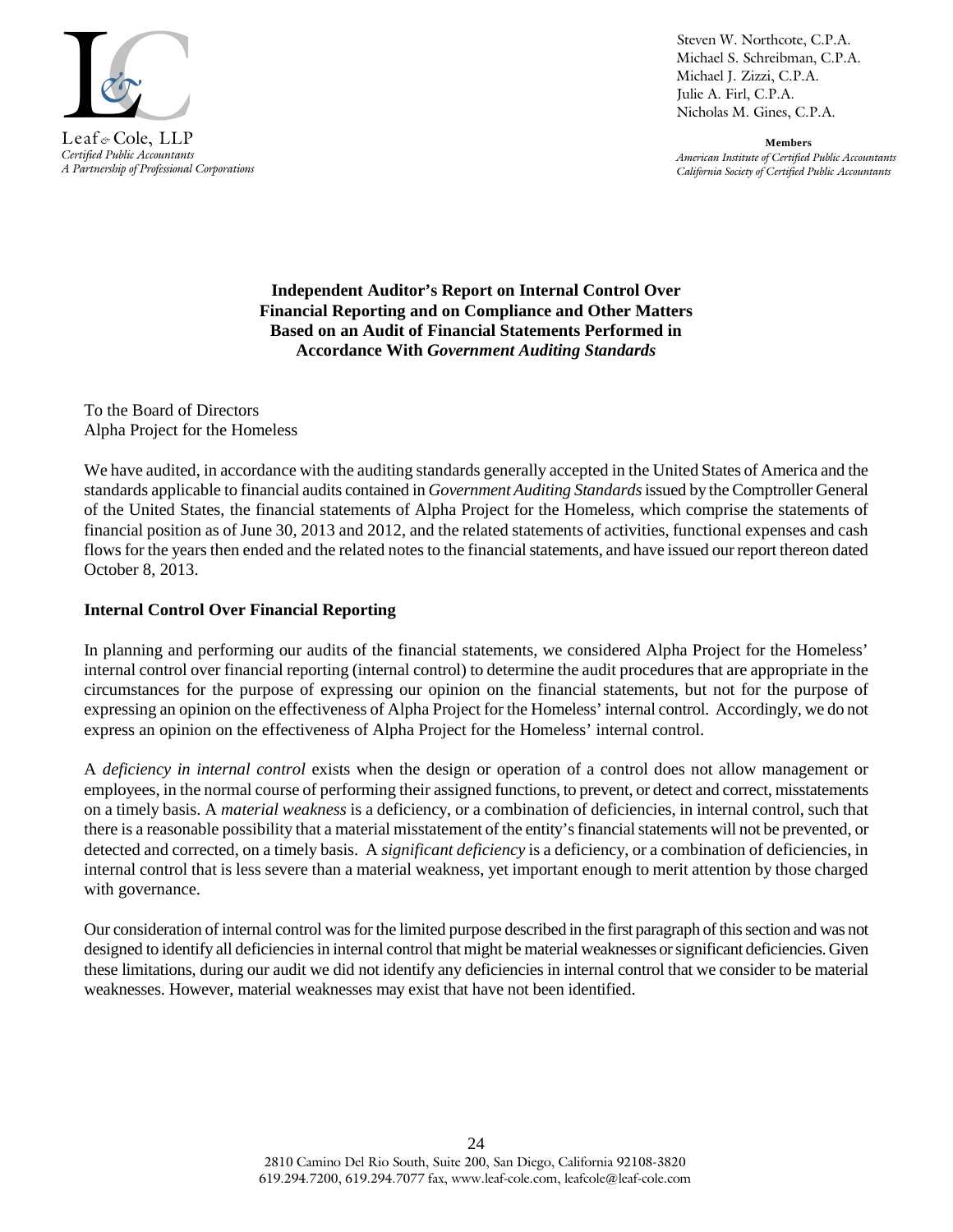## To the Board of Directors Page 2 Alpha Project for the Homeless

## **Compliance and Other Matters**

As part of obtaining reasonable assurance about whether Alpha Project for the Homeless' financial statements are free from material misstatement, we performed tests of its compliance with certain provisions of laws, regulations, contracts, and grant agreements, noncompliance with which could have a direct and material effect on the determination of financial statement amounts. However, providing an opinion on compliance with those provisions was not an objective of our audit, and accordingly, we do not express such an opinion. The results of our tests disclosed no instances of noncompliance or other matters that are required to be reported under *Government Auditing Standards*.

## **Purpose of this Report**

The purpose of this report is solely to describe the scope of our testing of internal control and compliance and the results of that testing, and not to provide an opinion on the effectiveness of the Organization's internal control or on compliance. This report is an integral part of an audit performed in accordance with *Government Auditing Standards*in considering the Organization's internal control and compliance. Accordingly, this communication is not suitable for any other purpose.

Leaffcole LLP

San Diego, California October 8, 2013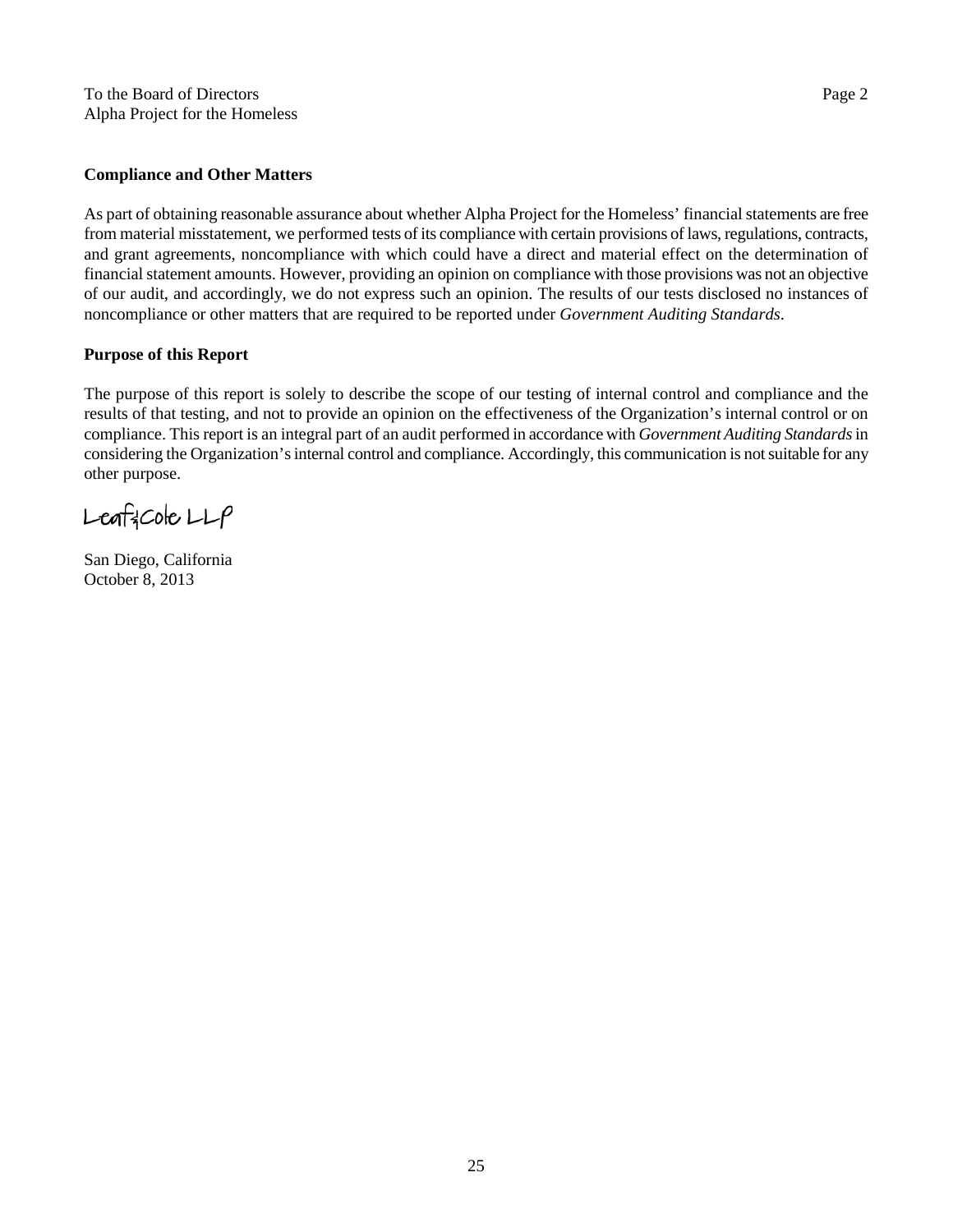

*Certified Public Accountants A Partnership of Professional Corporations* Steven W. Northcote, C.P.A. Michael S. Schreibman, C.P.A. Michael J. Zizzi, C.P.A. Julie A. Firl, C.P.A. Nicholas M. Gines, C.P.A.

**Members** *American Institute of Certified Public Accountants California Society of Certified Public Accountants*

## **Independent Auditor's Report on Compliance for Each Major Program and on Internal Control Over Compliance Required by OMB Circular A-133**

To the Board of Directors Alpha Project for the Homeless

# **Report on Compliance for Each Major Federal Program**

We have audited Alpha Project for the Homeless' compliance with the types of compliance requirements described in the *OMB Circular A-133 Compliance Supplement* that could have a direct and material effect on each of Alpha Project for the Homeless' major federal programs for the year ended June 30,2013. Alpha Project for the Homeless' major federal programs are identified in the summary of auditor's results section of the accompanying schedule of findings and questioned costs.

# *Management's Responsibility*

Management is responsible for compliance with the requirements of laws, regulations, contracts, and grants applicable to its federal programs.

# *Auditor's Responsibility*

Our responsibility is to express an opinion on compliance for each of Alpha Project for the Homeless' major federal programs based on our audit of the types of compliance requirements referred to above. We conducted our audit of compliance in accordance with auditing standards generally accepted in the United States of America; the standards applicable to financial audits contained in *Government Auditing Standards*, issued by the Comptroller General of the United States; and OMB Circular A-133, *Audits of States, Local Governments, and Non-Profit Organizations*. Those standards and OMB Circular A-133 require that we plan and perform the audit to obtain reasonable assurance about whether noncompliance with the types of compliance requirements referred to above that could have a direct and material effect on a major federal program occurred. An audit includes examining, on a test basis, evidence about Alpha Project for the Homeless' compliance with those requirements and performing such other procedures as we considered necessary in the circumstances.

We believe that our audit provides a reasonable basis for our opinion on compliance for each major federal program. However, our audit does not provide a legal determination of Alpha Project for the Homeless' compliance.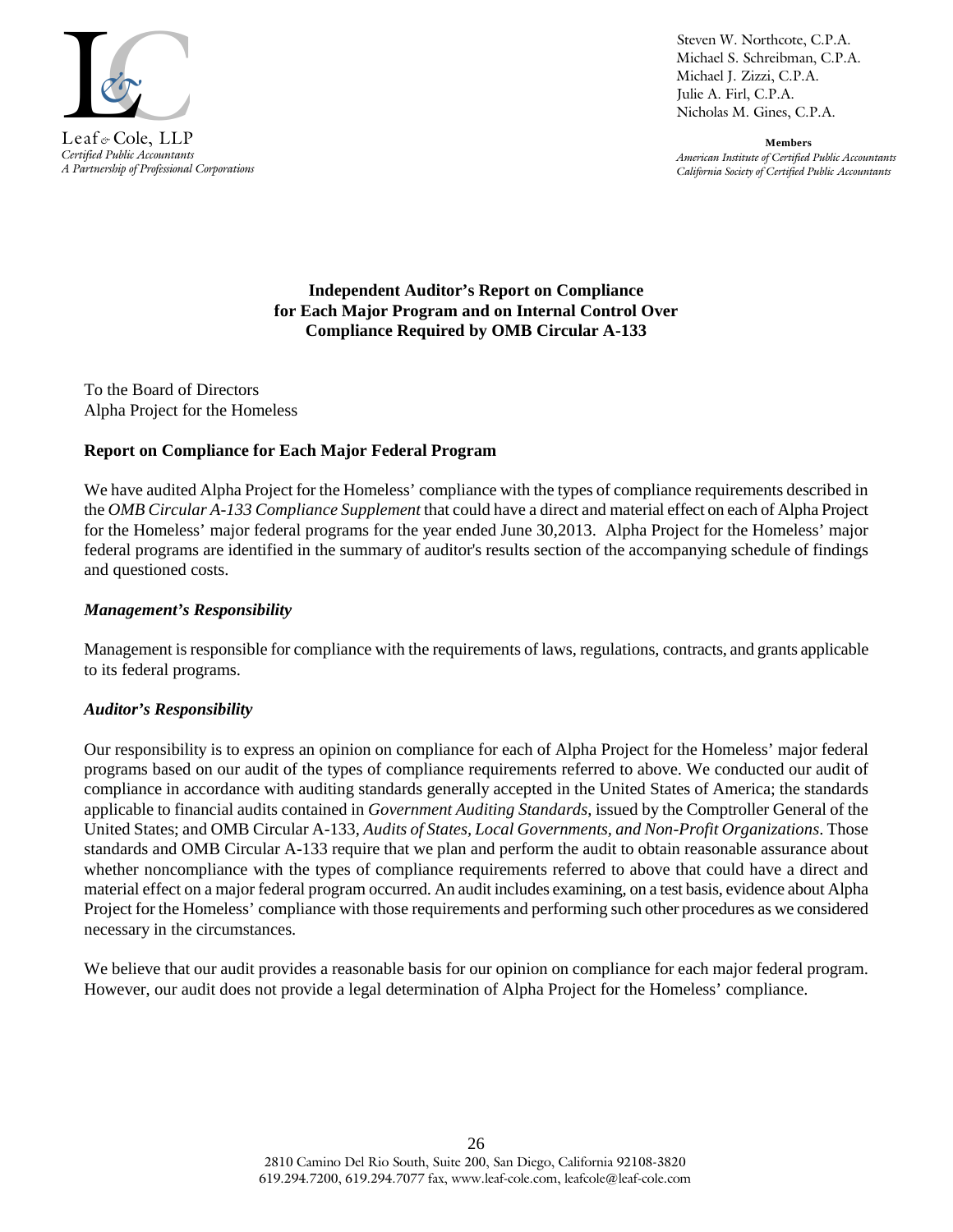### *Opinion on Each Major Federal Program*

In our opinion, Alpha Project for the Homeless complied, in all material respects, with the types of compliance requirements referred to above that could have a direct and material effect on each of its major federal programsfor the year ended June 30, 2013.

### **Report on Internal Control Over Compliance**

Management of Alpha Project for the Homeless is responsible for establishing and maintaining effective internal control over compliance with the types of compliance requirements referred to above. In planning and performing our audit of compliance, we considered Alpha Project for the Homeless' internal control over compliance with the types of requirements that could have a direct and material effect on each major federal program to determine the auditing procedures that are appropriate in the circumstances for the purpose of expressing an opinion on compliance for each major federal program and to test and report on internal control over compliance in accordance with OMB Circular A-133, but not for the purpose of expressing an opinion on the effectiveness of internal control over compliance. Accordingly, we do not express an opinion on the effectiveness of Alpha Project for the Homeless' internal control over compliance.

A *deficiency in internal control over compliance* exists when the design or operation of a control over compliance does not allow management or employees, in the normal course of performing their assigned functions, to prevent, or detect and correct, noncompliance with a type of compliance requirement of a federal program on a timely basis. A *material weakness in internal control over compliance* is a deficiency, or combination of deficiencies, in internal control over compliance, such that there is a reasonable possibility that material noncompliance with a type of compliance requirement of a federal program will not be prevented, or detected and corrected, on a timely basis. A *significant deficiency in internal control over compliance* is a deficiency, or a combination of deficiencies, in internal control over compliance with a type of compliance requirement of a federal program that is less severe than a material weakness in internal control over compliance, yet important enough to merit attention by those charged with governance.

Our consideration of internal control over compliance was for the limited purpose described in the first paragraph of this section and was not designed to identify all deficiencies in internal control over compliance that might be material weaknesses or significant deficiencies. We did not identify any deficiencies in internal control over compliance that we consider to be material weaknesses. However, material weaknesses may exist that have not been identified.

The purpose of this report on internal control over compliance is solely to describe the scope of our testing of internal control over compliance and the results of that testing based on the requirements of OMB Circular A-133. Accordingly, this report is not suitable for any other purpose.

 $L$ eaf $3$ Cole  $LLP$ 

San Diego, California October 8, 2013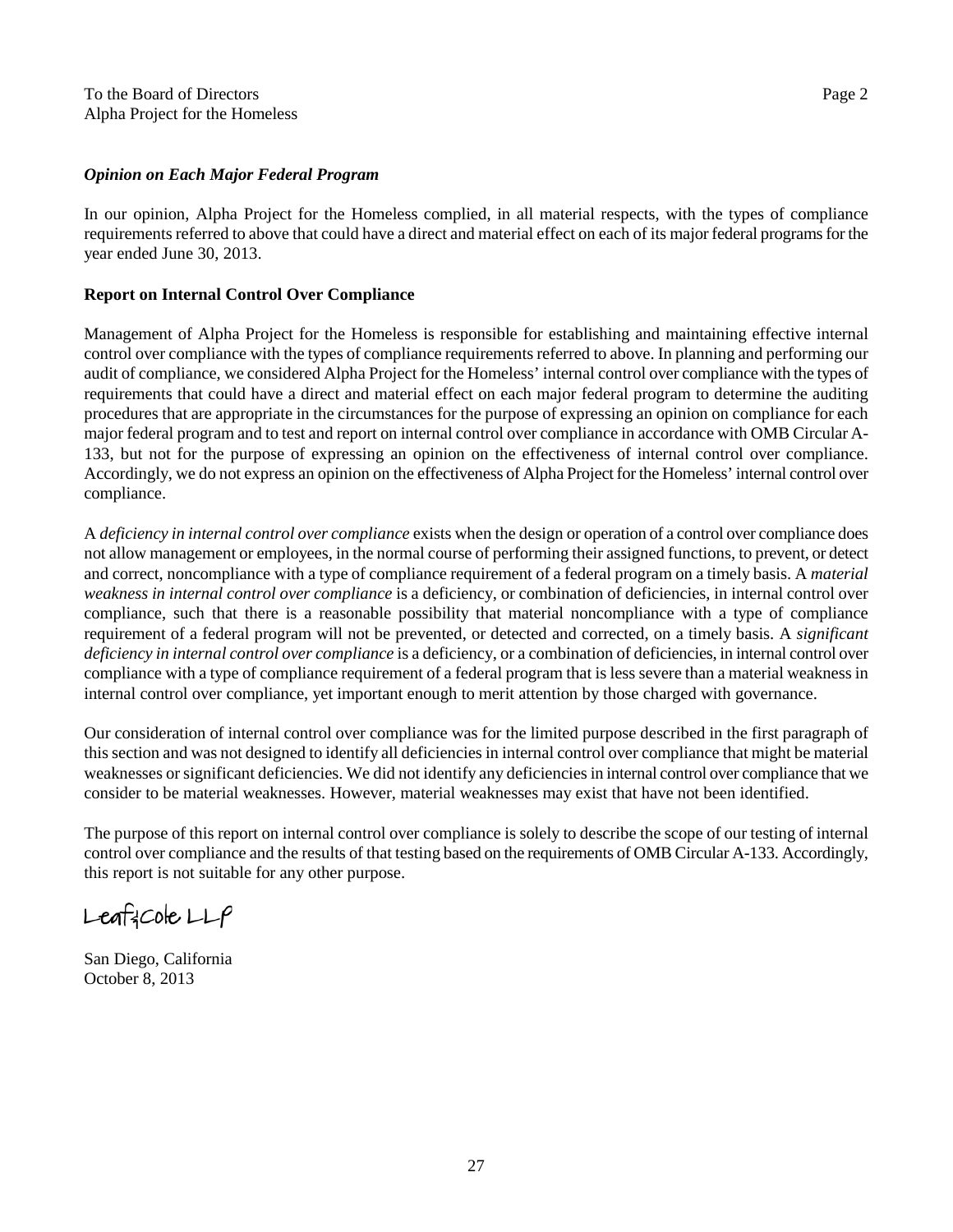## **ALPHA PROJECT FOR THE HOMELESS SCHEDULE OF FINDINGS AND QUESTIONED COSTS FOR THE YEAR ENDED JUNE 30, 2013**

## **Section I - Summary of Auditor's Results:**

# **Financial Statements**

| Type of auditor's report issued:                                                                                                      | Unmodified                                                              |                |
|---------------------------------------------------------------------------------------------------------------------------------------|-------------------------------------------------------------------------|----------------|
| Internal control over financial reporting:<br>Material weakness(es) identified?<br>Significant deficiencies identified not considered | $Yes$ X                                                                 | No             |
| to be material weaknesses?                                                                                                            | $Yes$ X No                                                              |                |
| Noncompliance material to financial statements noted?                                                                                 | $Yes$ X No                                                              |                |
| <b>Federal Awards</b>                                                                                                                 |                                                                         |                |
| Type of auditor's report issued on compliance<br>for major programs:                                                                  | Unmodified                                                              |                |
| Internal control over major programs:<br>Material weakness(es) identified?<br>Significant deficiencies identified not considered      | $\frac{1}{1}$ Yes $\frac{X}{1}$ No                                      |                |
| to be material weakness(es)?                                                                                                          | $Yes$ X No                                                              |                |
| Any audit findings disclosed that are required to be reported<br>in accordance with Circular A-133, Section .510(a)?                  | $Yes$ X No                                                              |                |
| Identification of major programs:                                                                                                     |                                                                         |                |
| <b>CDFA</b> Number(s)                                                                                                                 | Name of Federal Program or Cluster                                      |                |
| 14.218                                                                                                                                | <b>Community Development Block Grants/</b><br><b>Entitlement Grants</b> |                |
| 14.231                                                                                                                                | <b>Emergency Shelter Grants Program</b>                                 |                |
| Dollar threshold used to distinguish between<br>Type A and Type B programs:                                                           | \$300,000                                                               |                |
| Auditee qualified as low-risk auditee?                                                                                                | X Yes                                                                   | N <sub>o</sub> |
| <b>Section II - Financial Statement Findings:</b><br>None                                                                             |                                                                         |                |

None

**Section III – Federal Award Findings and Questioned Costs:**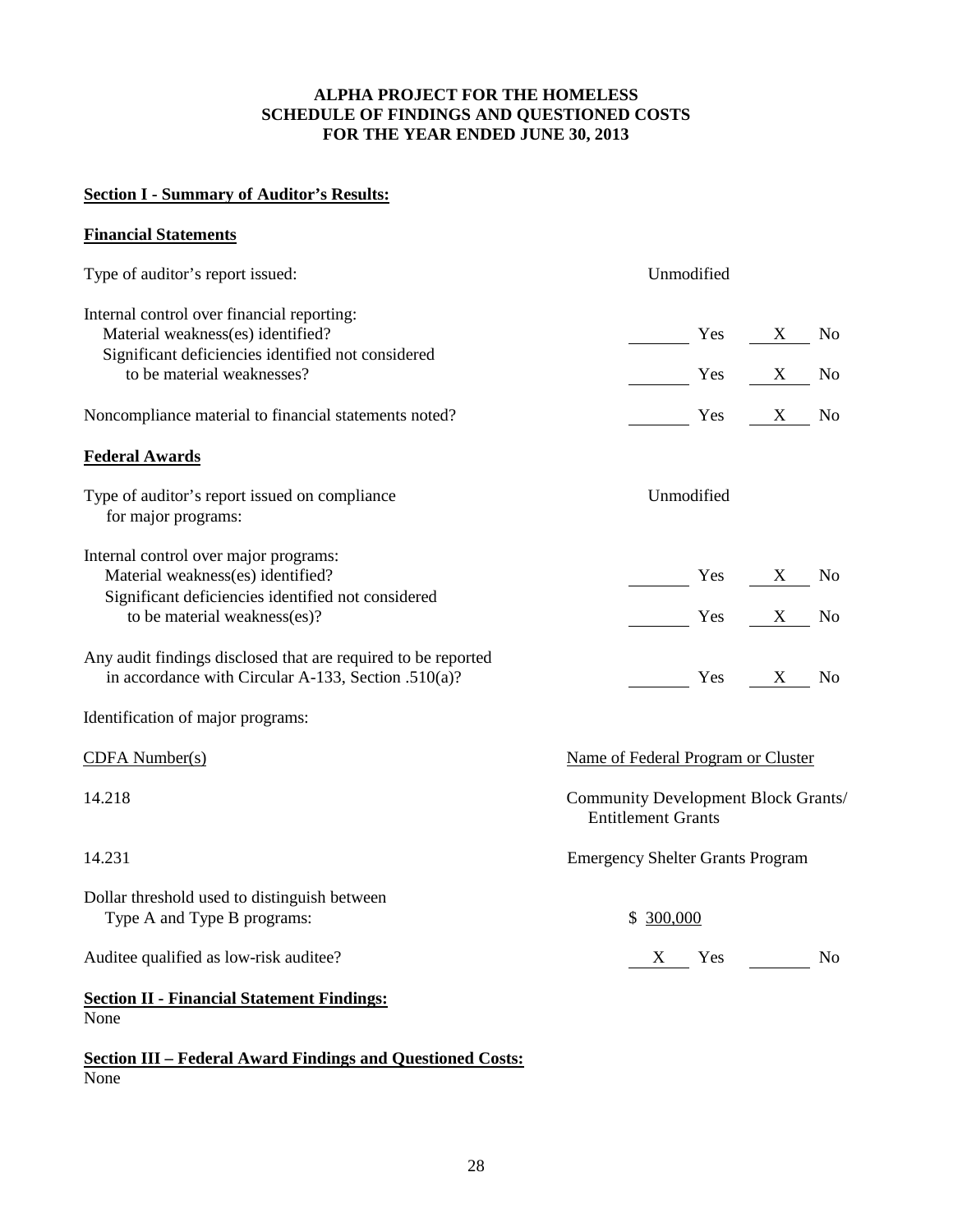## **ALPHA PROJECT FOR THE HOMELESS SUMMARY SCHEDULE OF PRIOR AUDIT FINDINGS FOR THE YEAR ENDED JUNE 30, 2013**

There were no prior audit findings for Alpha Project for the Homeless relative to federal awards.